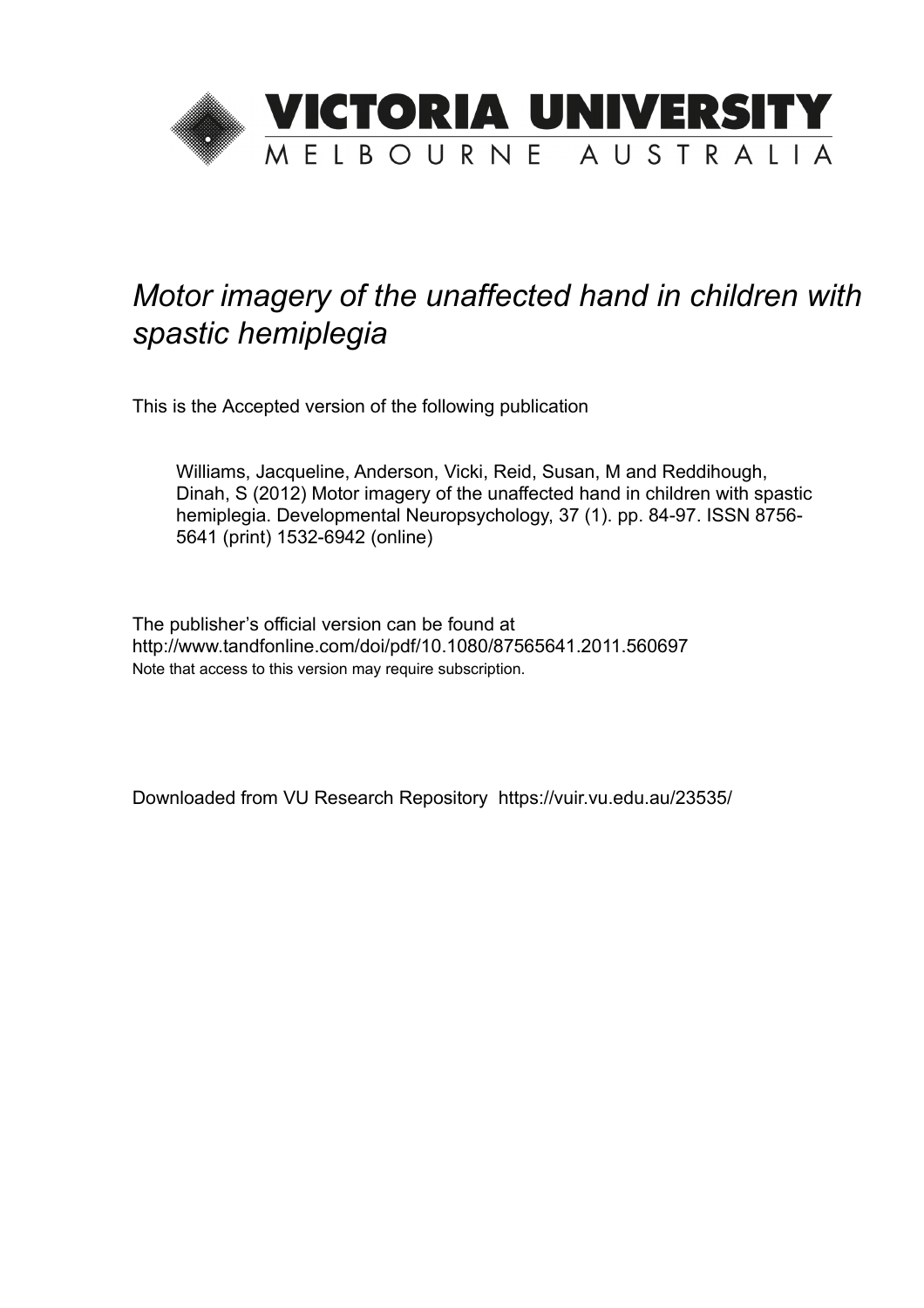## Motor imagery of the unaffected hand in children with spastic

## hemiplegia.

Jacqueline Williams<sup>1,2</sup>, Vicki Anderson<sup>2,3,4</sup>, Susan M Reid<sup>2</sup> and Dinah S Reddihough,<sup>2,3,4</sup>

1. Institute of Sport, Exercise and Active Living and School of Sport and Exercise Science, Victoria

University, Melbourne;

- 2. Murdoch Childrens Research Institute, Melbourne, Australia;
- 3. University of Melbourne;
- 4. Royal Children's Hospital, Melbourne, Australia;

Corresponding author:

Jacqueline Williams, PhD

Institute of Sport, Exercise and Active Living

Victoria University, Footscray Park Campus

PO Box 14428

Melbourne, VIC, 8001 Australia

Email: [jacqueline.williams@vu.edu.au](mailto:jacqueline.williams@vu.edu.au)

Phone: +61 3 9919 4025

This research was supported by the Lynne Quayle Charitable Trust Fund, L.E.W. Carty Charitable Fund and the Jack Brockhoff Foundation.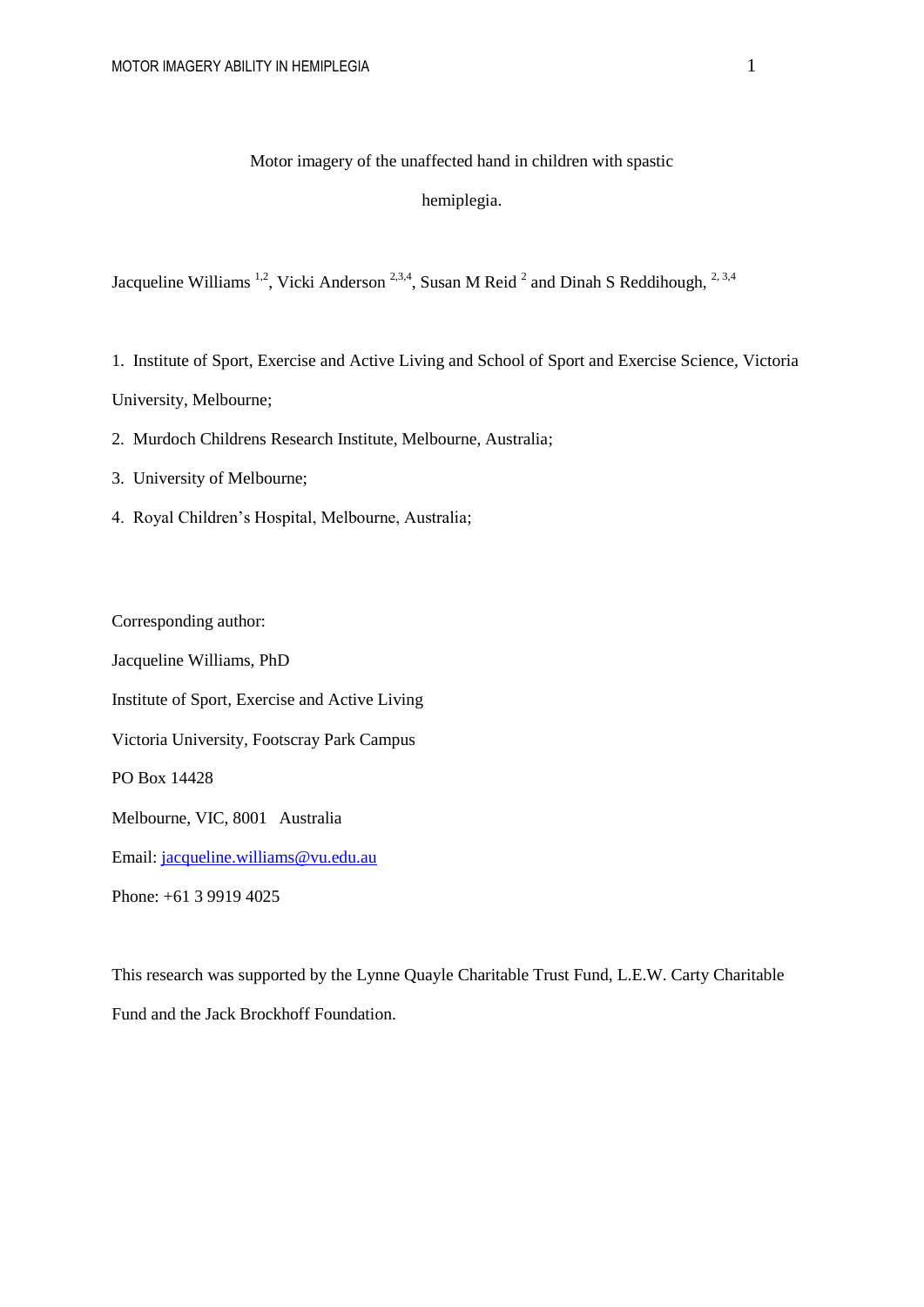#### **Abstract**

This study examined the ability of children with hemiplegia to perform motor imagery of their unaffected hand. Children (8-12 years) formed three groups – R-HEMI: right-sided hemiplegia,  $N = 21$ ; L-HEMI: left-sided hemiplegia,  $N = 19$  and; Comparisons, N  $= 21$ . We expected no group differences on a simple imagined grasping task, but the hemiplegia groups to perform atypically on an imagined pointing task. Results showed no group differences on the grasping task, while only the L-HEMI group performed atypically on the pointing task - the functional level of the children played a likely role in this finding. Children with hemiplegia can engage in motor imagery, though task complexity and functional level may have an impact.

Keywords: Motor imagery; Hemiplegia; motor planning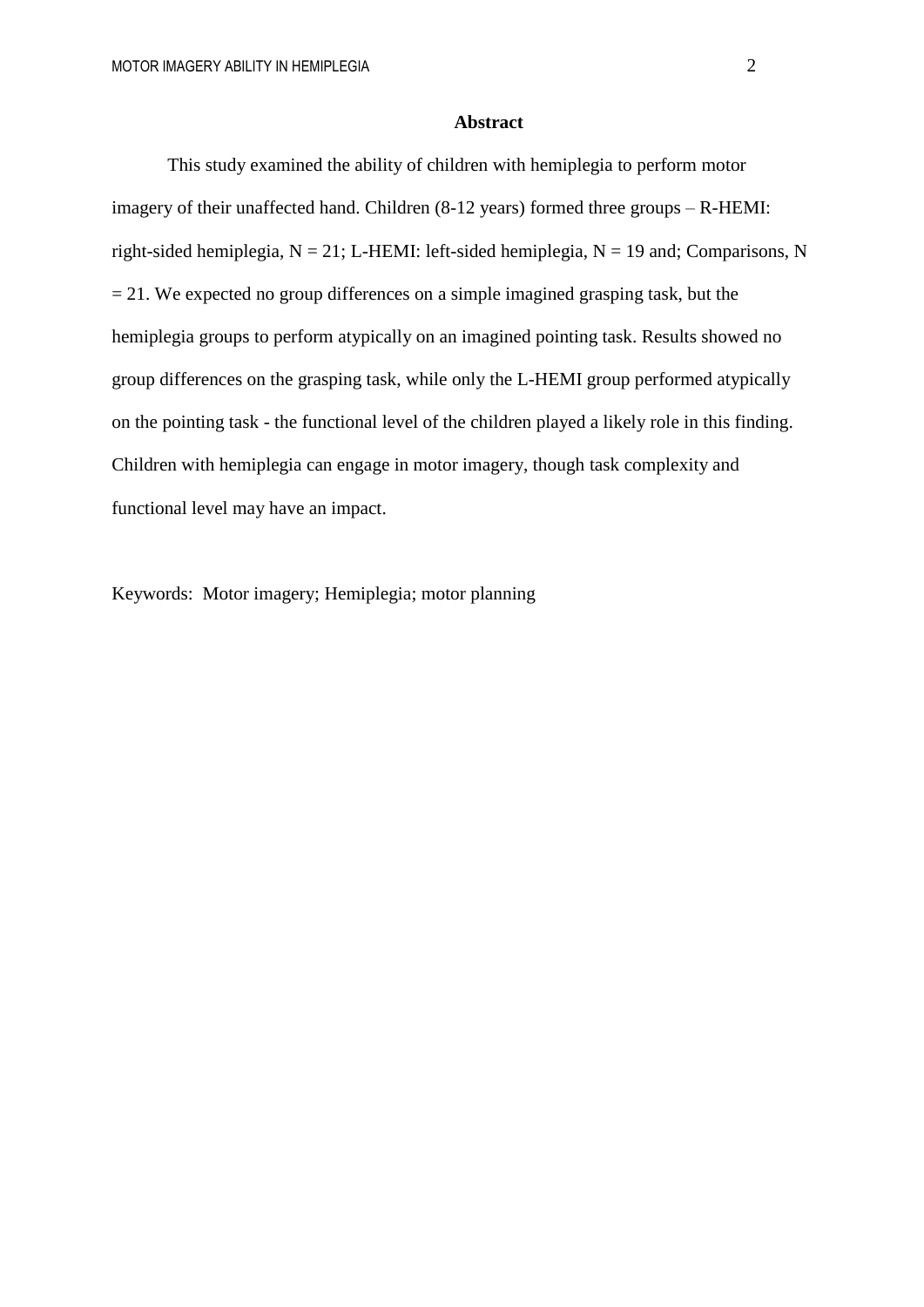It was recently suggested that motor imagery training may be a useful therapeutic tool for the treatment of children with hemiplegic cerebral palsy (Steenbergen, Crajé, Nilsen, & Gordon, 2009). This proposition was based on several lines of evidence including the positive effects of motor imagery training in post-stroke rehabilitation (see Sharma, Pomeroy, & Baron, 2006 for a review), observations that individuals with hemiplegia display poor motor planning ability when performing prehension tasks (Crajé, Aarts, Nijhuis-van der Sanden, & Steenbergen, 2010; Mutsaarts, Steenbergen, & Bekkering, 2006; Steenbergen, Meulenbroek, & Rosenbaum, 2004) and possible motor imagery deficits in individuals with congenital hemiplegia (Crajé, van Elk et al., 2010; Mutsaarts, Steenbergen, & Bekkering, 2007; Steenbergen, van Nimwegen, & Crajé, 2007; Williams et al., in press). Studies examining the motor imagery ability of hemiplegic individuals, however, have been inconclusive and studies with children with hemiplegia are lacking. Thus, a greater understanding of motor imagery ability in congenital hemiplegia in general, and with children in particular, is required before an adequate evidence base is established and motor imagery training programs can be successfully implemented.

Motor imagery refers to the imagination of a movement, without any overt movement execution (de Lange, Roelofs, & Toni, 2008) and is essentially an internal representation of a movement. According to Johnson's *imagery as planning theory* (Johnson, 2000), movement planning involves a subconscious unfolding of these representations, which allow the most appropriate motor plan to be selected and implemented. Based on this theory, Mutsaarts and colleagues (2006) suggested that the movement planning deficits they had observed in individuals with hemiplegia might result from a deficit in motor imagery.

A small number of studies have been conducted to examine the motor imagery ability of adolescents and children with hemiplegia, each of which utilized variations of a hand rotation task (Mutsaarts et al., 2007; Steenbergen et al., 2007; Williams et al., in press). This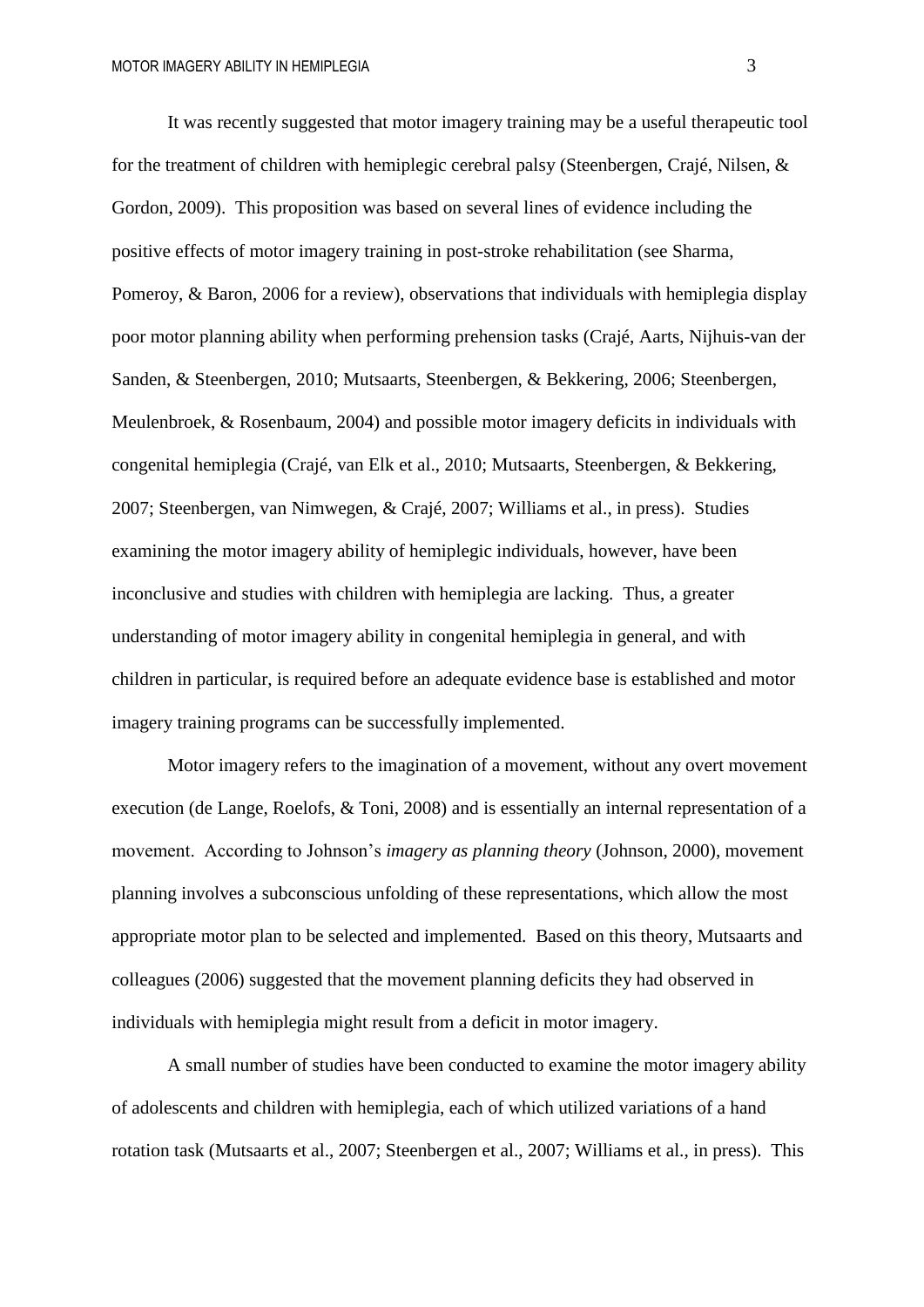task typically presents participants with rotated images of hands, with a left/right handedness decision required. Such tasks have repeatedly been shown to elicit the use of motor imagery, as individuals imagine moving their own hand into the position of the presented stimulus in order to decide its handedness (de Lange, Hagoort, & Toni, 2005; Parsons, 1987; Parsons & Fox, 1998). Typical task performance results in increasing response times and decreasing accuracy as the angular orientation of the stimulus moves further away from the upright position (de Lange et al., 2005; Kosslyn, Digirolamo, Thompson, & Alpert, 1998). In individuals with hemiplegia, we might expect responses to stimuli representing their affected hand to be slower and perhaps less accurate than to those representing their unaffected hand.

Studies using hand rotation tasks have produced mixed results. Mutsaarts et al. (2007) reported atypical performance patterns in a right hemiplegic group, but not in a left hemiplegic group, and argued that the right hemiplegia group was impaired in their ability to utilize motor imagery. Steenbergen et al. (2007) found that both the left and right hemiplegia groups in their study were slower than the controls, but exhibited a typical response time pattern, with no significant differences in accuracy and no differences in response time to left and right stimuli in either hemiplegia group. This led the authors to suggest that the adolescents with hemiplegia were utilizing visual imagery, in which the hand is treated as an object, rather than a body part, to complete the task. Such a technique is less reliant on motor areas of the brain and may have allowed the groups to overcome any impairment in motor imagery ability to perform the task. In the most recent study from this research group, no direct comparisons were conducted between the hemiplegic (right-side only) and control groups, though the figures show that the hemiplegia group was clearly slower than controls (Crajé, van Elk et al., 2010). Analysis was conducted to determine whether response time patterns conformed to the biomechanical constraints of the movement – i.e. responses to hands rotated medially should be quicker than to those rotated laterally as medial rotation is a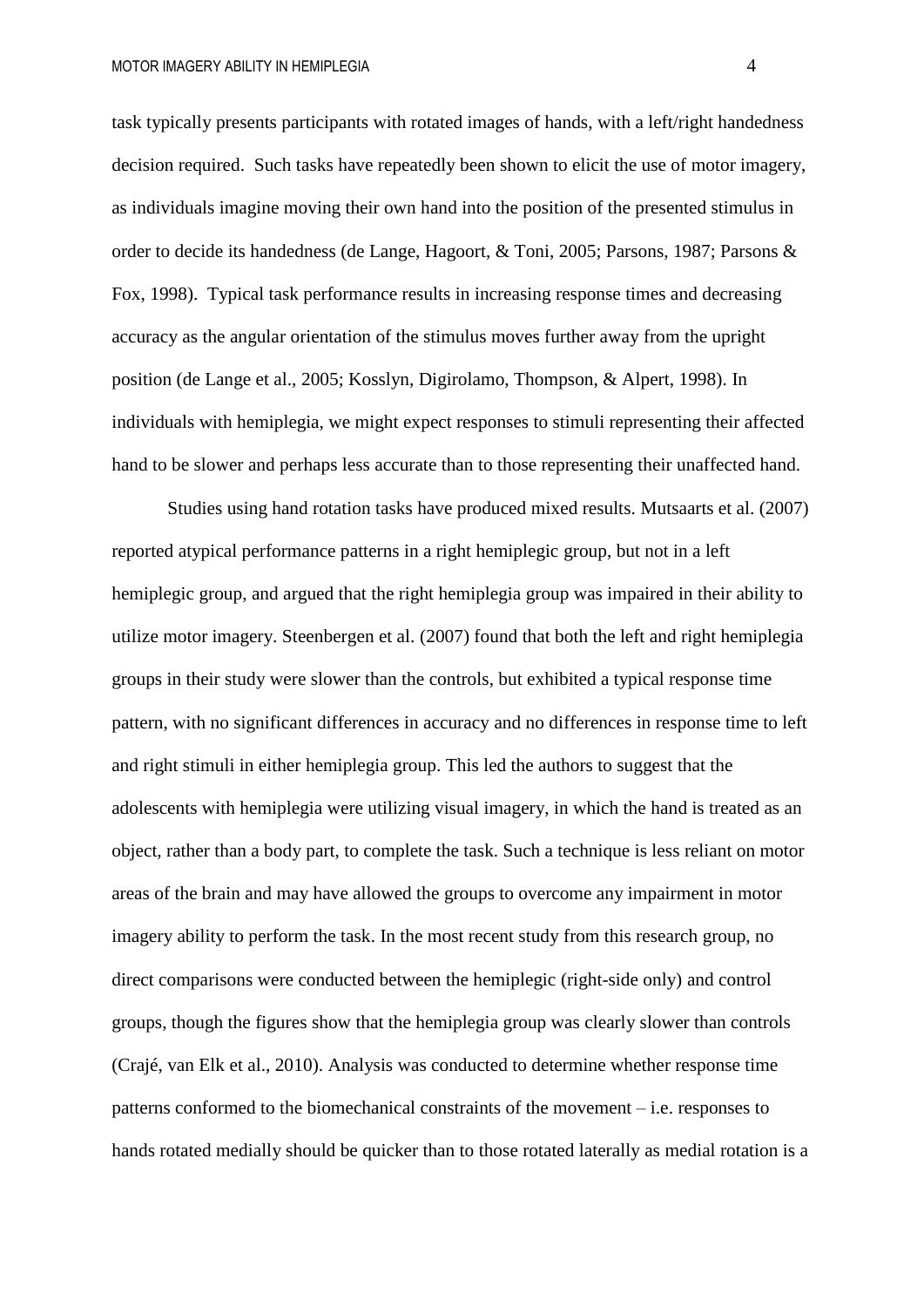more comfortable posture. Although this was the case for the control group (when hands were presented in palm view), it was not statistically true for the hemiplegia group. As such, the authors argued that the hemiplegia group was not engaging in motor imagery to complete the task and that this was indicative of a reduced motor imagery ability.

In another study, we found no difference on response time or accuracy between left and right sided hemiplegia groups on the hand rotation task (Williams et al., in press). Like Steenbergen et al. (2007), we found a general slowing in our hemiplegia group, but also found a reduced level of accuracy compared to a comparison group. In contrast to Crajé et al. (2010), our analysis of responses to stimuli rotated clockwise versus counterclockwise supported the use of motor imagery by the hemiplegia group. This led us to argue that children with hemiplegia can perform motor imagery, but are perhaps slower and less accurate when doing so.

These findings highlight the difficulty in utilizing an implicit motor imagery task, such as the hand rotation task, without neuroimaging, in children in general (see Gabbard, 2009 for a review on this) and even more so in a population of children in which the expected pattern of response is unknown. For example, we know that individuals with chronic hemiplegia following stroke are still able to accurately imagine performing motor tasks which they are no longer able to physically perform (Johnson, Sprehn, & Saykin, 2002), but it is unclear if we should expect the same from those with congenital hemiplegia. In line with the movement planning deficits, which are more evident on more complex tasks (Mutsaarts, Steenbergen, & Bekkering, 2005), deficits in motor imagery ability may be limited to more complex tasks.

The aim of this study was to explore motor imagery ability in children with hemiplegia at a basic level, isolating the unimpaired hand and using tasks that are more reliant on motor imagery ability and difficult to complete using visual imagery techniques.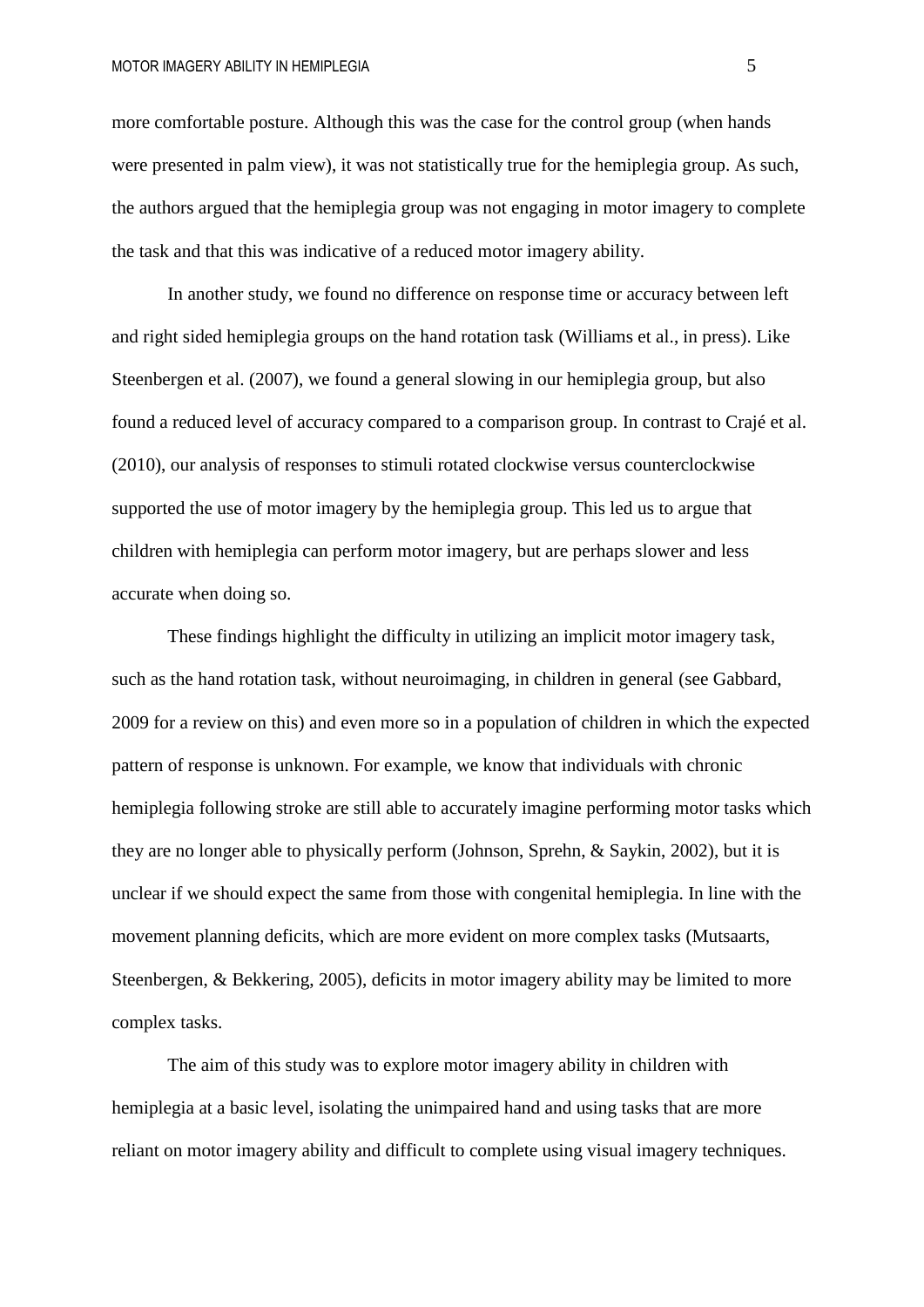We achieved this by employing two tasks, one which required imagery of a simple grip technique, and another which required the execution and imagery of repetitive tapping movements constrained by speed-accuracy trade-offs. In line with findings that movement planning with the unimpaired hand in hemiplegia is typical when simple movements are performed (Mutsaarts et al., 2006; Steenbergen et al., 2004), we predicted no differences in performance of the imagined grip task between children with left or right hemiplegia and their typically developing peers. On the more complex pointing task, we expected that children with hemiplegia would not be constrained by speed-accuracy trade-offs in their imagined performance of the task while their typically developing peers would. Finally, as we have previously found in children with Developmental Coordination Disorder (DCD) that the severity of motor imagery deficits may be linked to function level, we hypothesized that motor imagery deficits would be more pronounced in children with hemiplegia with low functional levels, compared to those with better function.

## **Method**

## **Participants**

Children with spastic hemiplegia were recruited via the (INFORMATION REMOVED FOR BLIND REVIEW). Ninety-eight children were identified from the XXXX who could be contacted for research purposes and met the following criteria: 1) a Gross Motor Function Classification System score of I or II; 2) aged 8-12 years at the time of searching; and 3) no known intellectual disability.

Of the 98 children, 41 participated in the study. One participant was unable to complete the assessment due to severe language difficulties, leaving 40 participants, 21 with right-sided hemiplegia (R-HEMI; 11 males) and 19 with left-sided hemiplegia (L-HEMI; 11 males). Table 1 includes descriptive information for these groups, including information on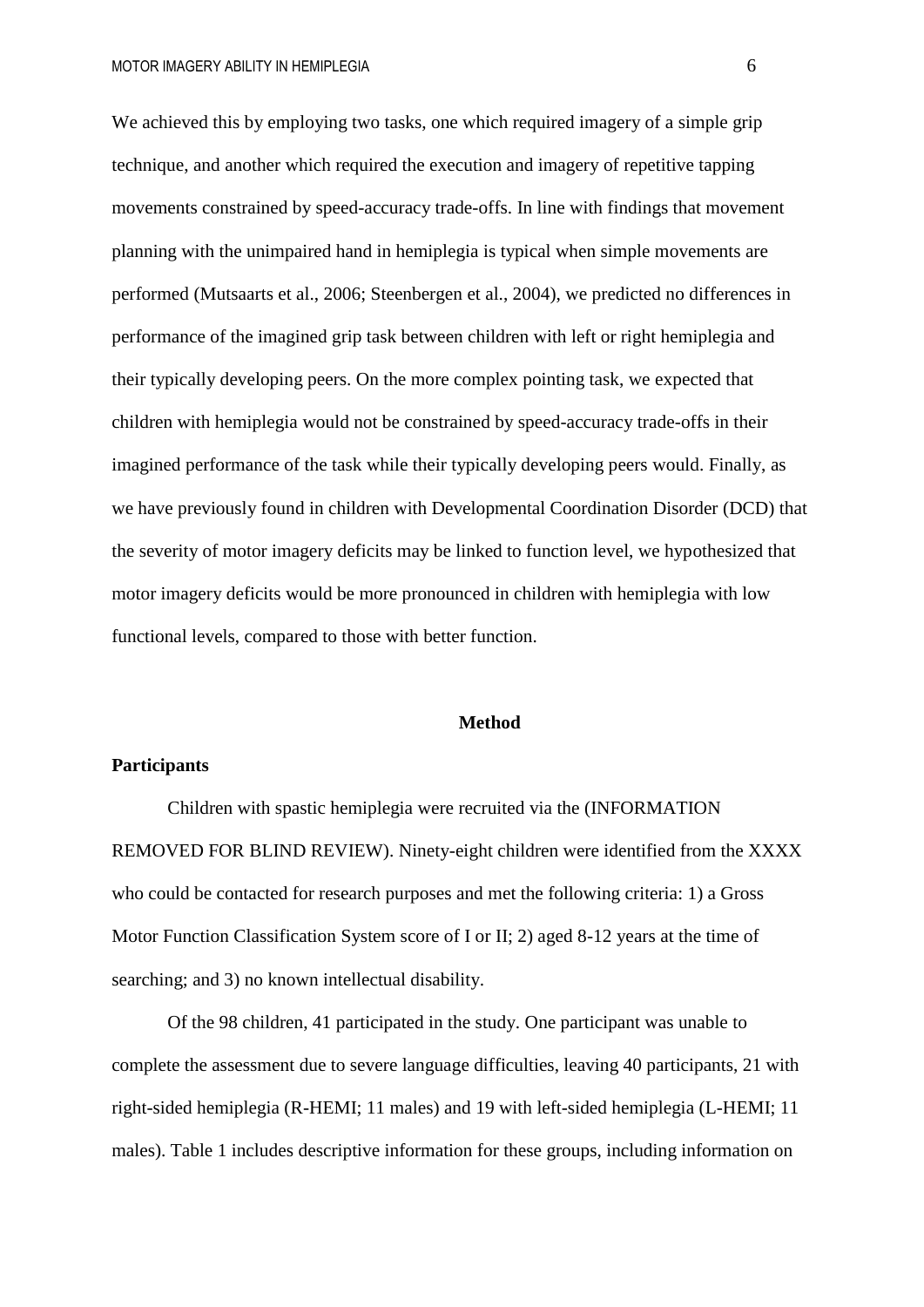the type and likely timing of brain abnormalities from neuroimaging scans, when this information was available from the VCPR.

Twenty-one comparison participants, aged 8-12 years (11 males), were recruited from standard primary schools. Participants were initially identified by teachers as having typical motor coordination for their age, which was confirmed during assessment. They were also required to be free of intellectual impairment and have no known physical or neurological condition affecting motor development.

#### **Measures**

*Estimated IQ and attention***.** Measures of IQ and attention were obtained to ensure group equality. The two sub-test version of the Wechsler Abbreviated Scale of Intelligence (WASI; Wechsler, 1999) was used to obtain an estimate of IQ ( $M=100$ ; SD=15). Any child with an estimated IQ of less than 70 was excluded from analysis. The Cognitive Problems/Inattention T-score of the Parent Short Form from the Conners' Rating Scale – Revised (Conners, 2001) was used to determine whether levels of attention differed among the groups  $(M=50, SD=10)$ .

*Motor skill assessment***.** The McCarron Assessment of Neuromuscular Development (MAND; McCarron, 1997) includes 10 tasks (5 gross motor, 5 fine motor), with the standard scores for each task summed to provide a Neuromuscular Development Index (NDI; M=100; SD=15). The MAND was used to confirm typical motor development in the comparison group. Further, the beads-in-the-box subtest requires beads to be moved from one box to another using each hand separately. The raw score (number of beads moved in 30s) for the unaffected hand of the children with hemiplegia was used to provide a measure of unaffected hand function.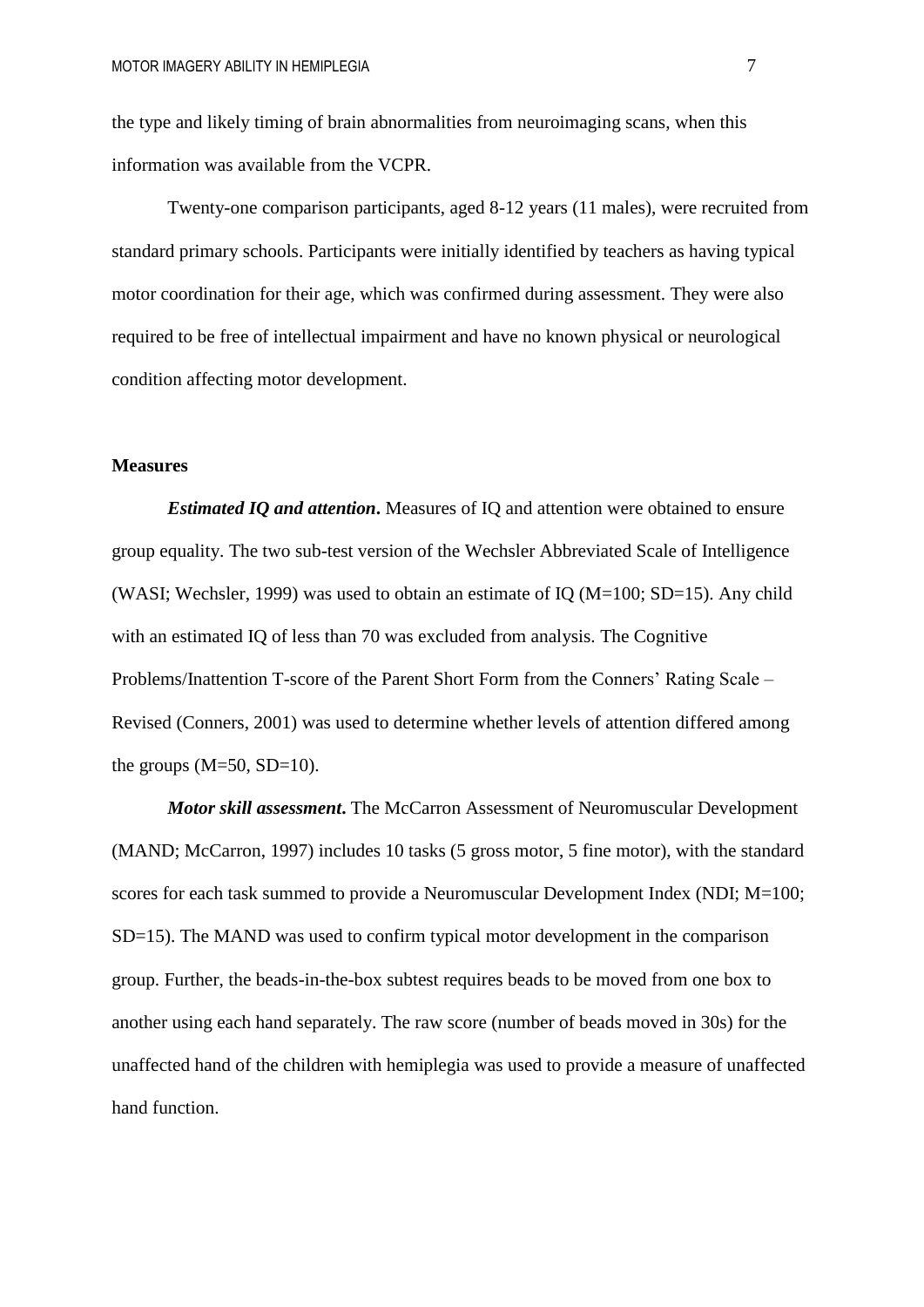*Everyday functioning.* The Adaptive Behavior Composite (ABC) of the Parent/Caregiver Rating Form from the Vineland Adaptive Behavior Scales  $(2^{nd}$  ed.) (Sparrow, Cicchetti, & Balla, 2005) was used to provide an indication of the level of everyday functioning for children in each group (M=100; SD=15). Children in the hemiplegia group were categorized as HEMI-LF (low-function: a score of 85 or less) or HEMI-TF (typical-function: a score of 86 or more).

*Motor imagery task 1: Grasping task***.** Participants were presented with a threedimensional picture, representing a piece of dowel, one half of which was colored pink and the other half tan, which they were required to imagine grasping with their preferred (comparisons) or unaffected (hemiplegia) hand (adapted from Johnson, 1998). Participants were required to decide whether their thumb would be on the pink or tan side if they grasped the dowel using a "power" grip, such as that used to hold a hammer. The examiner demonstrated the required grip using a 3D object similar to the stimulus prior to the task.

The stimulus pictures were presented in one of eight different orientations (0-315°, 45 increments) on a laptop computer screen, which was placed on the table in front of participants. Four trials were presented at each angle using  $E\text{-Prime}^{\text{TM}}$  (Psychology Software Tools). Each stimulus was presented following a random delay of 2-3s and remained on the screen until a response was recorded or until 10s had elapsed. Participants responded by pressing one of two response buttons, designated 'pink' or 'tan'. If participants did not respond within 10s, the next trial began. The software recorded the end chosen (pink or tan).

*Motor imagery task 2: Visually guided pointing task (VGPT)***.** The VGPT was used to examine the relationship between participants' real and imagined movements and has been used previously in a number of healthy and motor impaired samples, including children (Caeyenberghs, Tsoupas, Wilson, & Smits-Engelsman, 2009; Lewis, Vance, Maruff, Wilson, & Cairney, 2008; Sirigu et al., 1996). Real movements in the task are typically constrained by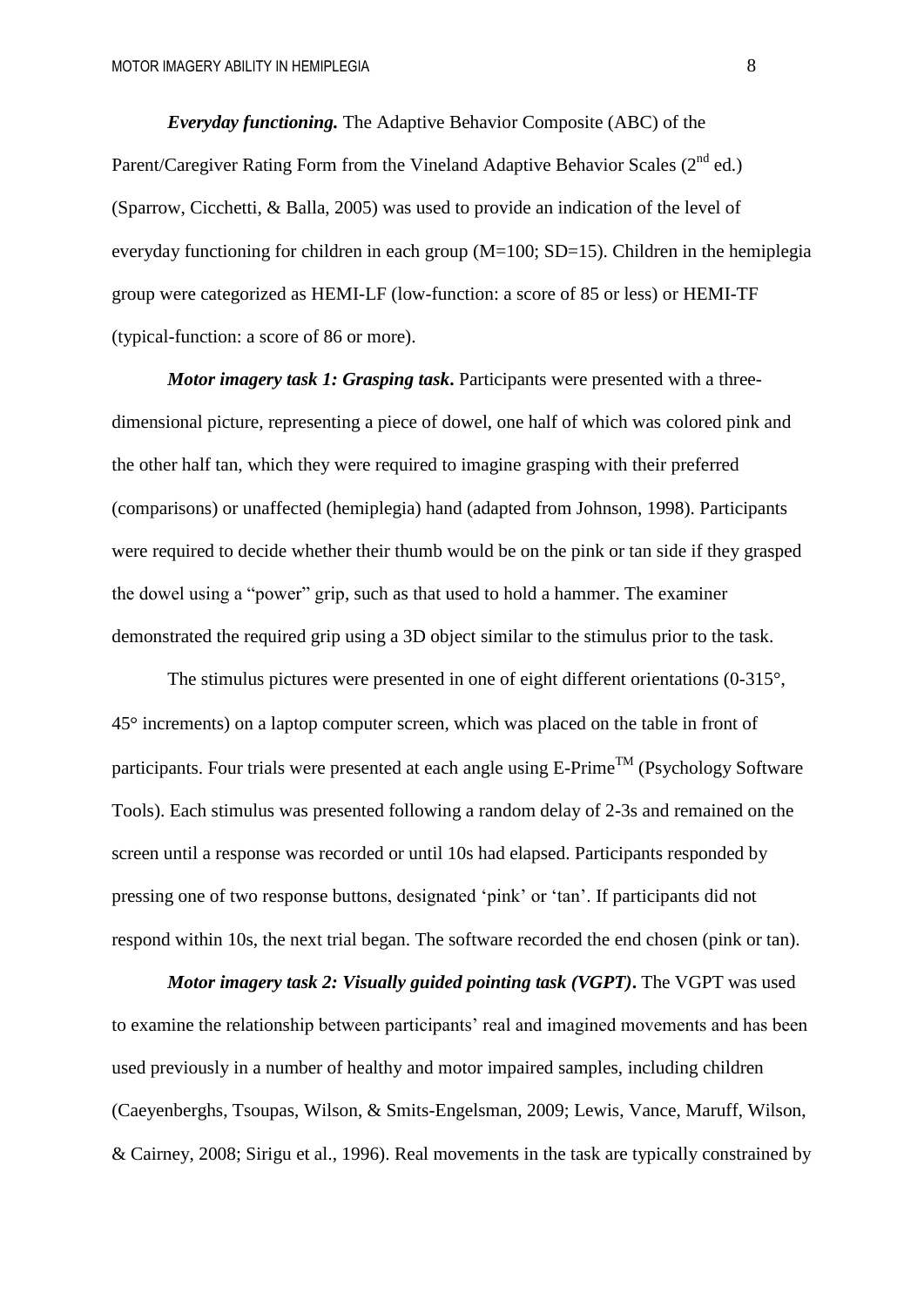a speed-accuracy trade-off, best described by the logarithmic relationship of Fitts' law (Fitts, 1954). In typically developing populations, imagined movements are also similarly constrained, but in some motor impaired populations, such as children with Developmental Coordination Disorder, they are not (Maruff, Wilson, Trebilcock, & Currie, 1999; Wilson, Maruff, Ives, & Currie, 2001).

Participants were presented with five individual sheets of laminated paper. Each sheet had an 80mm vertical line, as well as a target box with its closest edge 30mm from the vertical line (see Figure 1). The width of the target box varied on each of the five plastic sheets (1.9, 3.7, 7.5, 14.9, or 30mm). Participants were asked to make pointing movements between the vertical line and the target box five times, as quickly and accurately possible. One pointing movement was defined as a hand motion beginning from the far side of the vertical line to touch the inside of the target box and back to the far side of the vertical line. Participants made five of these back and forth movements for each trial (2 trials per target size) of each width using their preferred or unaffected hand.

Participants were required to complete this task under two movement conditions: 'real' and 'imagined' conditions. The 'real' condition involved making actual hand movements between the line and target box using a pen. The 'imagined' condition required participants to imagine they were performing the same movements as in the 'real' condition, but without making any overt hand movements. The 'imagined' trials always followed the 'real' trials, and the order of the targets presented was counterbalanced across participants.

A stop watch was used to record the duration of participants' hand movements for each trial. Timing of each trial began when then examiner said "Go" and ended when the participant said "Stop" once they completed the actual or imagined movements. If the participant lost count of the number of movements completed or lost concentration during a trial, it was repeated immediately by the examiner.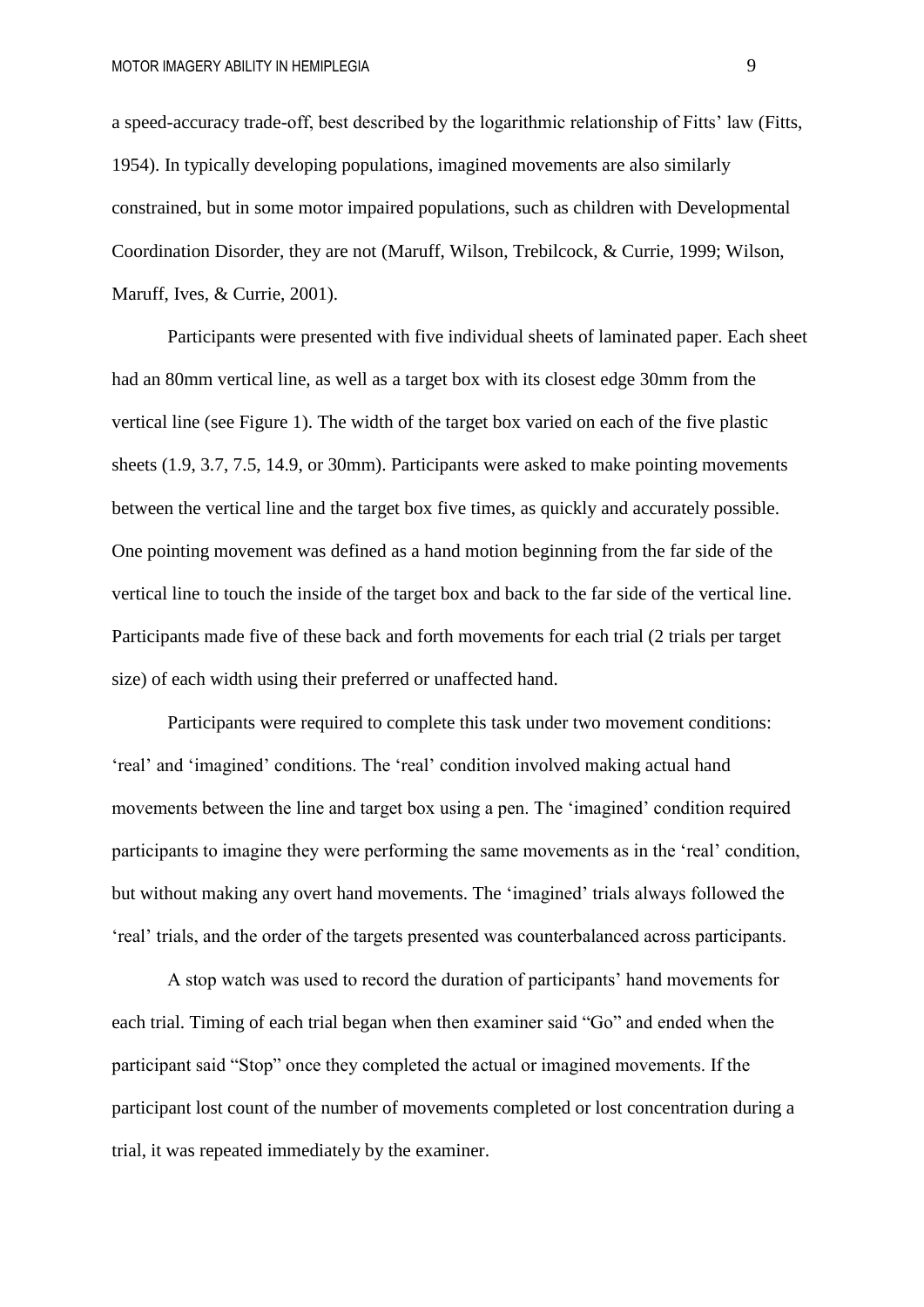# *Procedure*

The study had ethical approval from the Human Research Ethics Committee of the (INFORMATION REMOVED FOR BLIND REVIEW), and all participants' parents gave informed consent prior to their child's assessment. All assessments were conducted on an individual basis, either at the hospital or the child's school. All of the measures were administered in a randomised order across participants, with the MAND tasks inter-dispersed among the other activities.

# *Statistical Analysis*

All statistical analyses were conducted using SPSS, v.17. Group means for age and descriptive measures (IQ, NDI, ABC and Cognitive Problems/Inattention) were submitted to individual univariate analysis of variance (ANOVA) to isolate group effects. The critical value for significance was adjusted using the Bonferroni method and set at *p* = .013. Post-hoc tests were conducted using Tukey's HSD procedure and partial eta squared  $(\eta^2)$  was calculated to determine effect size.

*Grasping task***.** Initially, we calculated the probability of choosing the tan end of the dowel at each angle for each participant (e.g. choosing tan at  $0^{\circ}$  on 3 of 4 trials would amount to a probability of .75). We then calculated group mean probability at each angle. As all participants in the comparison group were right-handed, we were able to compare directly the probability at each angle directly with the L-HEMI group using a repeated measures ANOVA. As we did not have a left-handed comparison group, we elected to swap the probabilities of the comparison group at the following angles – 45 and 315º, 90 and 270º, 135 and 225º – while keeping the probabilities at the remaining angles the same. This created a second set of comparison data, similar to what we would have expected to find had we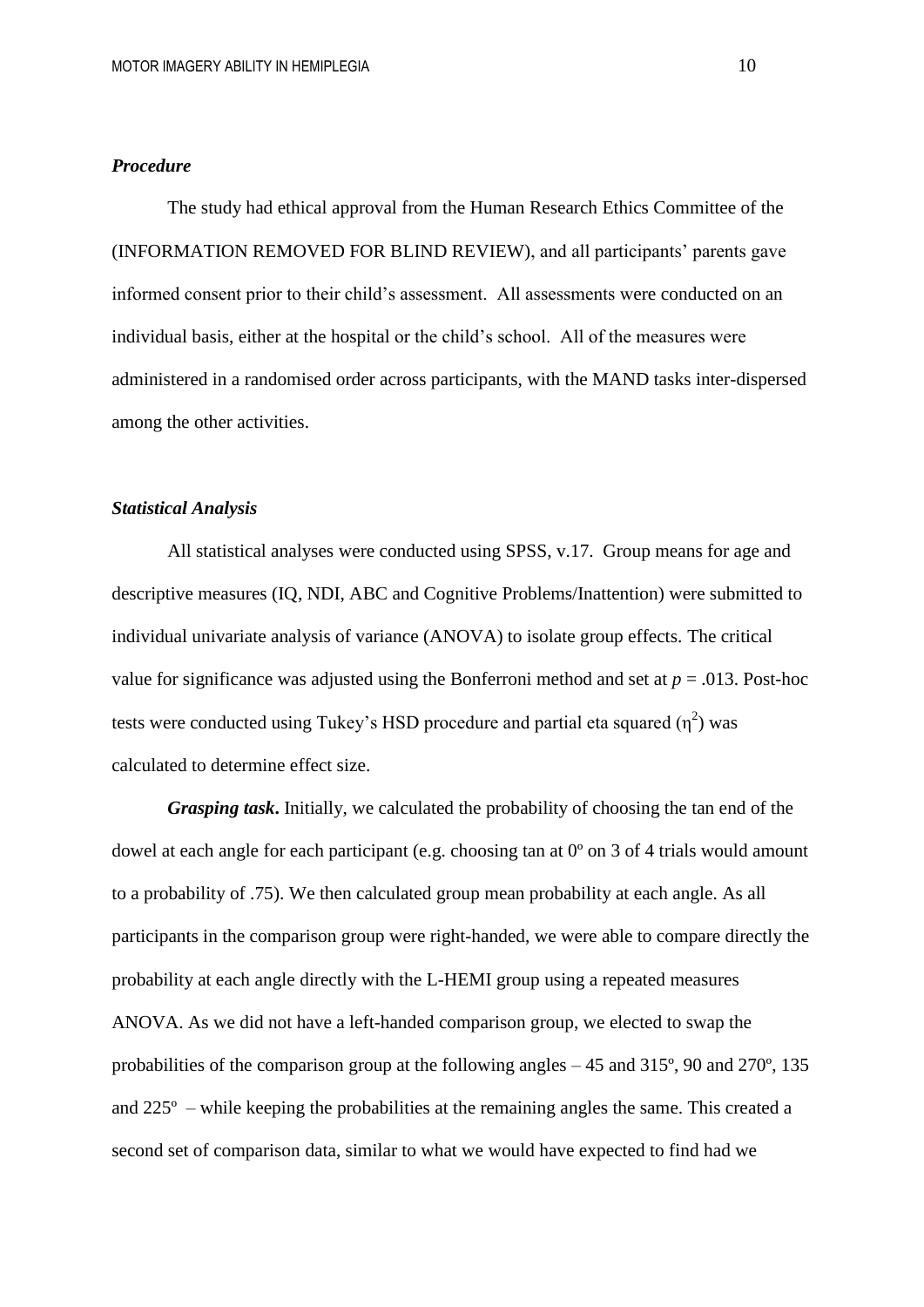assessed a comparison group of left-handed children, and enabled us to compare directly the performance of the R-HEMI group.

Two repeated-measures ANOVAs were conducted to compare the response probabilities of the hemiplegic and comparison groups at each angle. The multivariate approach to repeated-measures ANOVA was used throughout the analysis to protect against violations to sphericity. The first compared the L-HEMI and comparison groups, and the second compared R-HEMI group and our "left comparison" group data. Effect size was calculated using partial eta squared  $(\eta^2)$ . The performance of the hemiplegia subgroups (low and typically functioning) was compared using a third ANOVA. The critical value for significance was again adjusted using the Bonferroni method and set at  $p = .017$ 

*Visually guided pointing task.* Participants' mean movement duration was calculated for each target width in each movement condition. To determine whether a speed-accuracy trade-off existed in real and imagined movements for each group, group means for movement duration were calculated and plotted against target width for "real" and "imagined" conditions. Logarithmic curves were then fitted to the data points and goodness of fit was determined using a least squares regression. Regression estimates, fit (R²) and significance are reported for each group individually. These curves were also fitted to the movements of the low and typically functioning hemiplegia subgroups.

To determine how similar real and imagined movement times were, and to allow comparisons across groups, the absolute difference between real and imagined movements was calculated for each participant at each target width. Group means for each target width were then calculated and submitted to a group (comparison, R-HEMI, L-HEMI) x target width (5 levels) ANOVA, with repeated measures on the target width factor. Partial eta squared  $(\eta^2)$  was calculated to determine effect size. A second ANOVA was conducted to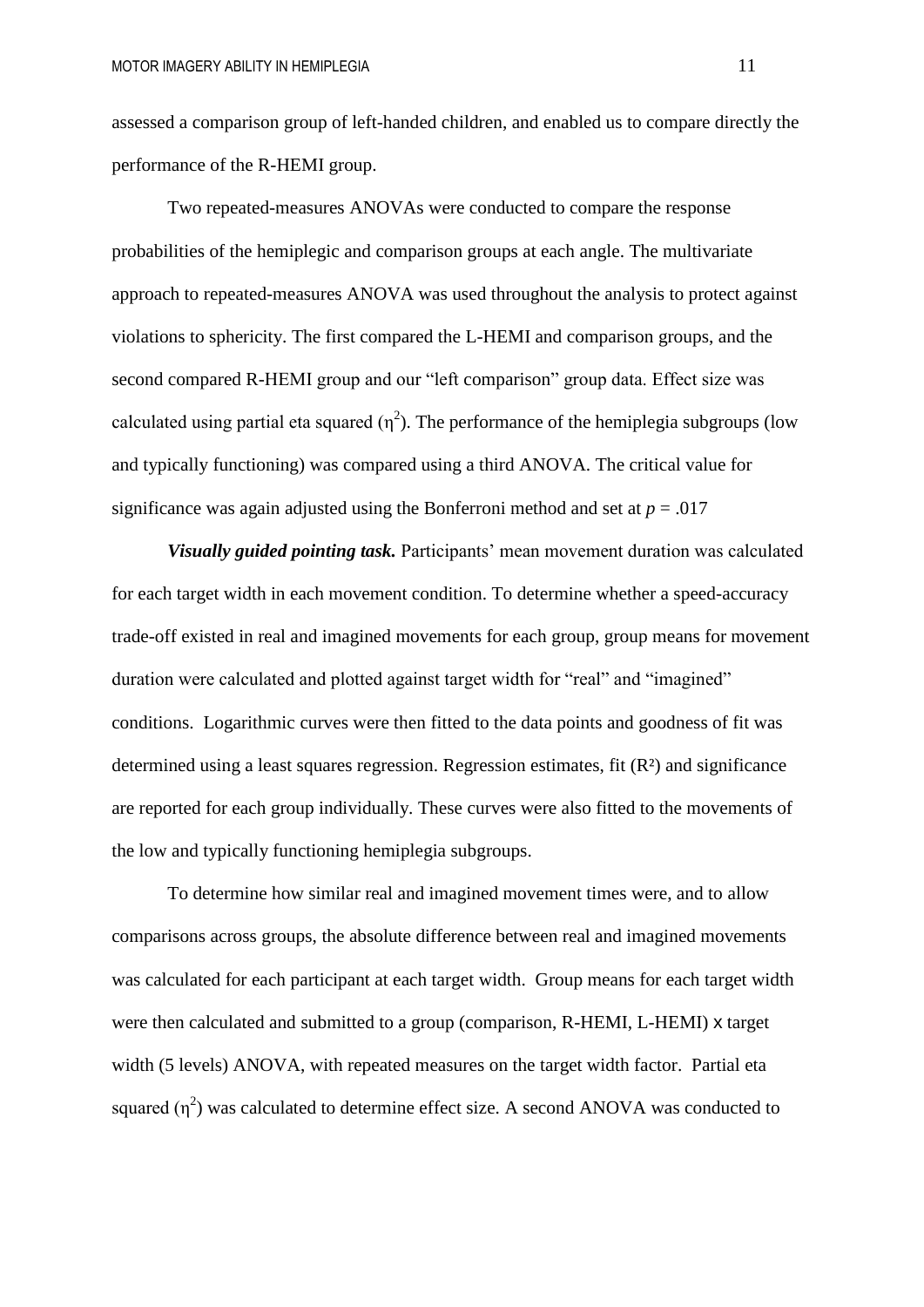explore differences between the low and typically functioning hemiplegia subgroups. A Bonferroni adjustment was again made to critical value for significance, with *p* set at .025.

Finally, we determined the mean difference between real and imagined movement times, across target width, for the hemiplegia groups. We then conducted a correlation analysis to determine the relationship between the mean difference in movement time and scores for the beads-in-the-box task (unaffected hand). As this score was not scaled for age, a partial correlation was conducted, controlling for age and used Cohen's (1988) guidelines, where  $> 0.5$  is large, 0.5-0.3 is moderate,  $< 0.3$  is small.

#### **Results**

Five participants were excluded from data analysis as a result of an estimated IQ < 70 on the WASI. Three children were from the L-HEMI group and two were from the R-HEMI group. The group means for age and IQ, NDI, ABC and Cognitive Problems/Inattention can be viewed in Table 1. There were no significant differences between the groups on age,  $F(2,53) = 2.11, p = .13, \eta^2 = .07$ , or the Cognitive Problems/Inattention t-score,  $F(2,44) =$ 1.02,  $p = 0.37$ ,  $\eta^2 = 0.04$ . Group differences were identified however for IQ,  $F(2,48) = 7.21$ , *p*  $=$  0.02,  $\eta^2$  = .98, NDI,  $F(2,52) = 37.06$ ,  $p < .001$ ,  $\eta^2$  = .59, and ABC,  $F(2,37) = 9.67$ ,  $p < .001$ ,  $\eta^2$  = .34. For each of these, the hemiplegia groups scored significantly lower than the comparison group (see Table 1 for *p* values).

# *Grasping Task*

Repeated-measures ANOVA comparing the response probabilities of the L-HEMI and comparison groups found a significant effect of angle, Wilks'  $\Lambda = .038$ ,  $F(7,27) = 97.39$ ,  $p < .001$ ,  $\eta^2 = .96$ , but no effect for group,  $F(1,33) = 0.13$ ,  $p = .73$ ,  $\eta^2 = .004$ , nor a significant interaction between angle and group, Wilks'  $\Lambda = .84$ ,  $F(7,27) = 0.73$ ,  $p = .65$ ,  $\eta^2 = .16$ .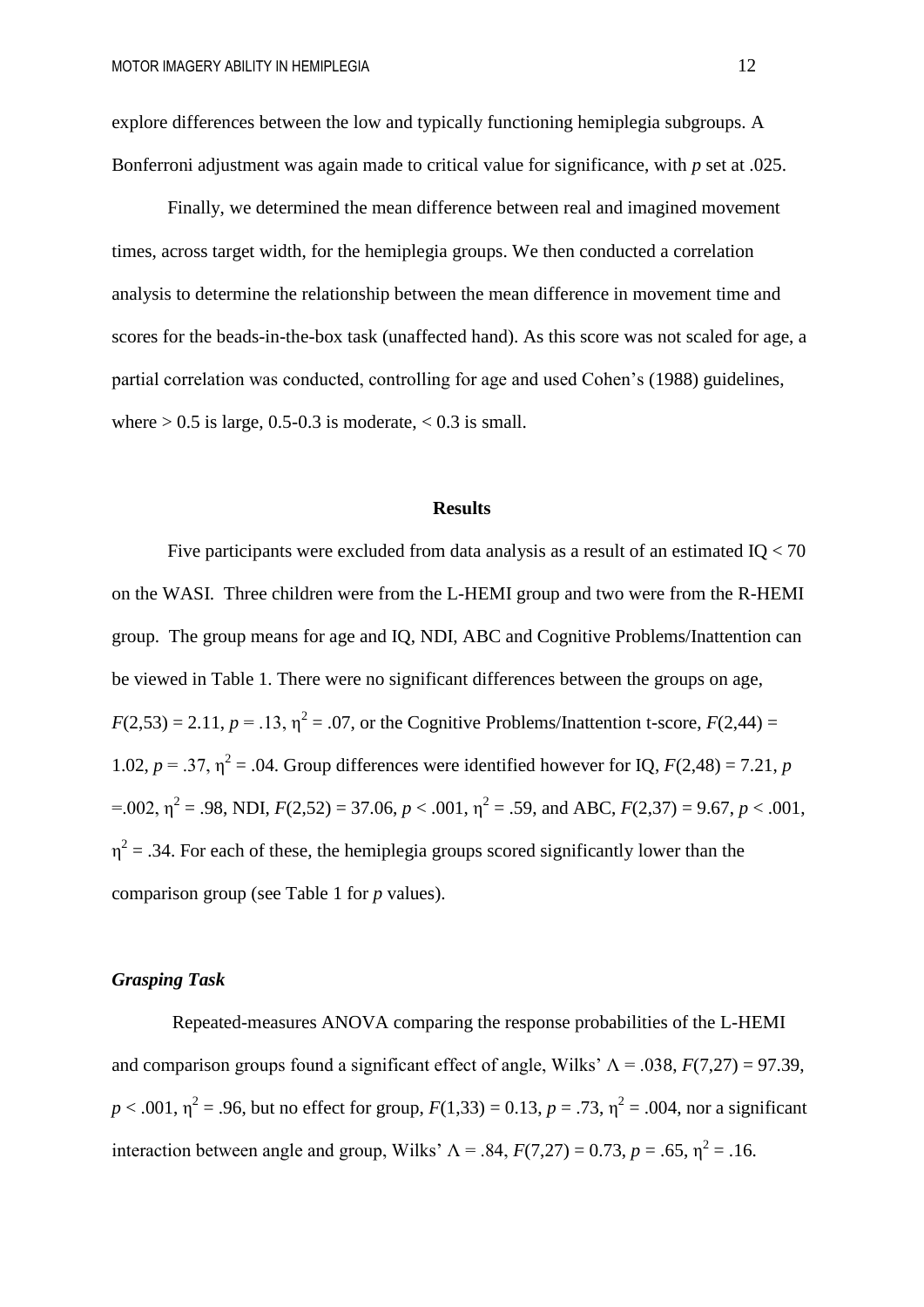Bonferroni adjusted pairwise comparisons revealed a significant difference between the majority of angles, as evident in Figure 2.

A second repeated measures ANOVA comparing the response probabilities of the R-HEMI and "left comparison" groups found a significant effect of angle, Wilks'  $\Lambda = .086$ ,  $F(7,28) = 42.68$ ,  $p < .001$ ,  $\eta^2 = .914$ . There was neither a significant main effect of group,  $F(1,34) = 0.24$ ,  $p = .63$ ,  $\eta^2 = .007$ , nor a significant interaction between angle and group, Wilks'  $\Lambda = .864$ ,  $F(7,28) = .63$ ,  $p = .73$ ,  $\eta^2 = .14$ . Bonferroni adjusted pairwise comparisons revealed a significant difference between the majority of angles, as evident in Figure 2.

The final repeated measures ANOVA, to determine whether there were any differences between low and typically functioning children with hemiplegia involved only those in the L-HEMI group as there was an insufficient number of low function children in the R-HEMI group and groups could not be collapsed for this task. No effect of function was found,  $F(1,11) = 0.88$ ,  $p = .37$ ,  $\eta^2 = .074$ , nor was there an interaction involving function, Wilks'  $\Lambda = .539, F(7,5) = .611, p = .73, \eta^2 = .46.$ 

# *Visually Guided Pointing Task***.**

The relationship between movement duration and target width conformed to a logarithmic model for both real and imagined movements in comparison and R-HEMI groups, as shown in Table 2. Similarly, the logarithmic model described the relationship between movement duration and target width for real movements in the L-HEMI group. However, the imagined movements of the L-HEMI group did not conform to a logarithmic model.

Figure 3 shows the mean difference between real and imagined movements for each group at each target width. Repeated measures ANOVA indicated a significant effect of target width on the mean difference in movement time, Wilks'  $\Lambda = .602$ ,  $F(4,44) = 7.29$ ,  $p <$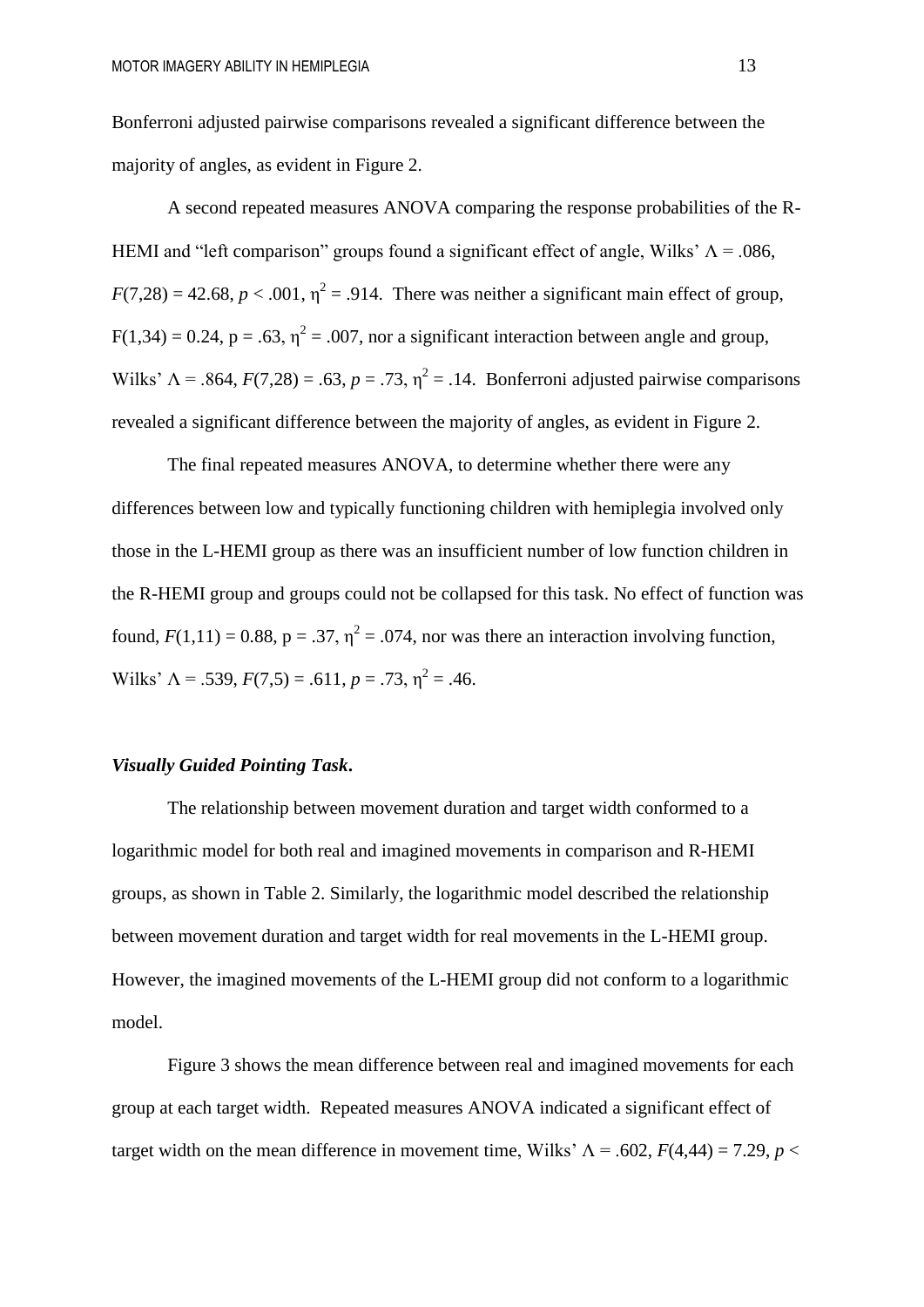.001,  $\eta^2 = .40$ , but there was no significant effect of group,  $F(2,47) = 0.86$ ,  $p = .43$ ,  $\eta^2 = .04$ . The interaction between target width and group did not reach significance, Wilks'  $\Lambda$  = .728,  $F(8,88) = 1.90, p = .071, \eta^2 = .15$ . Comparisons of estimated marginal means indicated that the effect for angle was the result of the large mean difference between real and imagined movements at the smallest target a width.

In regard to function, it was found that both the real and imagined movements of the HEMI-TF group conformed to a logarithmic model (Table 2). In contrast, only the real movements of the HEMI-LF group conformed to a logarithmic model. Figure 3 indicates that at four of the five target widths, the difference between real and imagined movement times appears greater for the HEMI-LF group than the HEMI-TF group, though this failed to reach significance when analysed with a repeated measures ANOVA. There was no interaction between width and group, Wilks'  $\Lambda = .694$ ,  $F(4,22) = 2.42$ ,  $p = .079$ ,  $\eta^2 = .31$ , and no significant effect of group,  $F(1,25) = 3.34$ ,  $p = .079$ ,  $\eta^2 = .12$ . There was a strong correlation between scores on the beads-in-the-box task (unaffected hand) and the mean difference between real and imagined movements, after partialling out the effect of age,  $r = -0.62$ ,  $p <$ .001.

#### **Discussion**

Our aim was to determine whether children with spastic hemiplegia were capable of accurately performing motor imagery with their unaffected hand. The results of the power grip task supported our hypothesis, that children with hemiplegia would not be impaired in their ability to perform a simple motor imagery task with their unaffected hand. As seen in Figure 2, the probability of grasping the cylinder in a manner that would place the thumb on the tan end was very similar between comparisons and each hemiplegia group. There was also no difference in grip preference between high and low functioning hemiplegia. These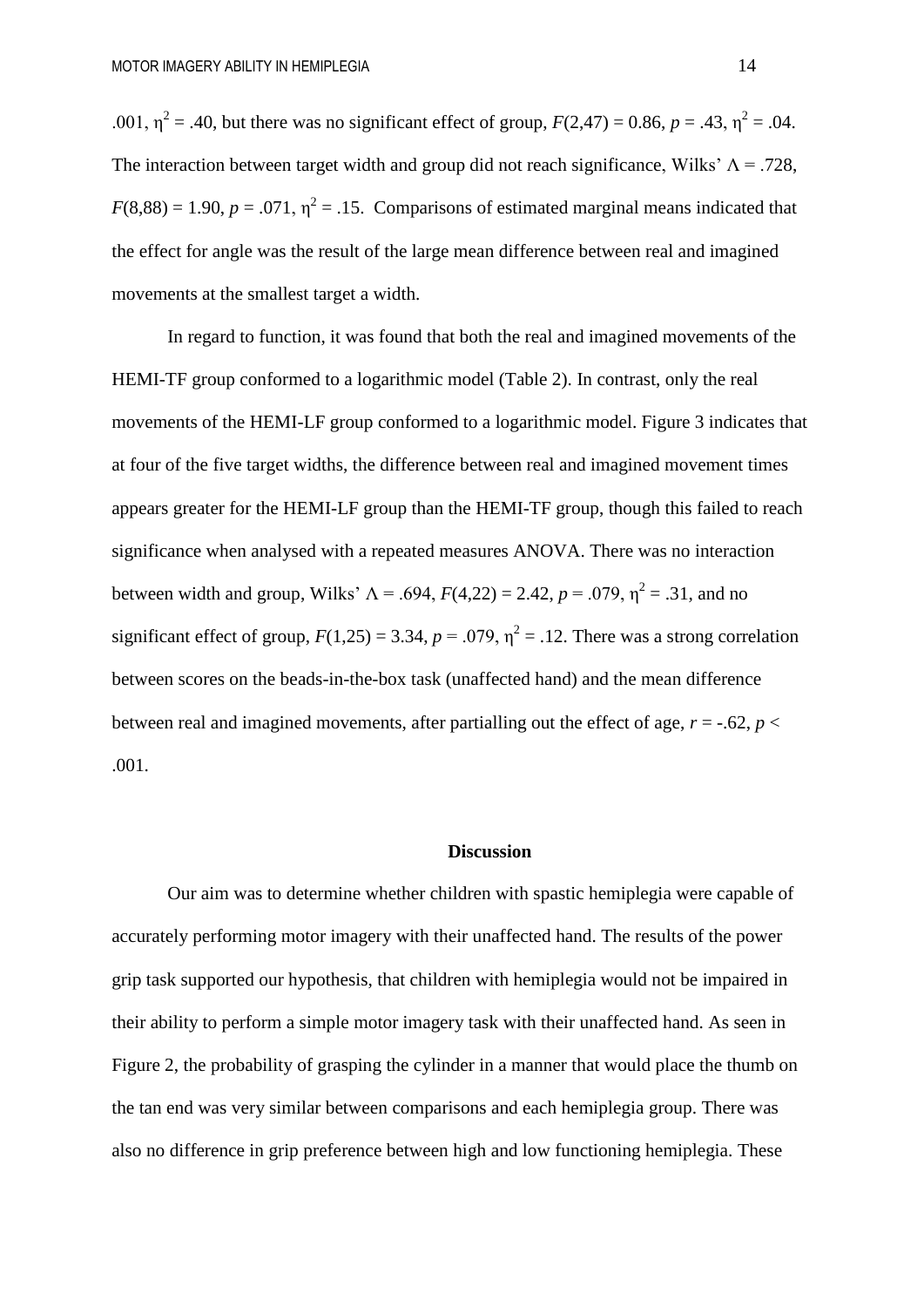grip preference patterns were also similar to that seen in the past in healthy young adults (Johnson, 1998). Previously, it has been demonstrated that adolescents with hemiplegia tend to grasp an object with their unaffected hand in a similar way to typically developing children if their only task is to grasp it (Mutsaarts et al., 2006; Steenbergen et al., 2004). Only in circumstances when the adolescents had to grasp the object and then turn it did their initial grasping pattern became less than optimal. Thus, our results for the power grip task supported previous results examining simple movement planning in hemiplegia.

The more complex VGPT, which constrains movements with a speed-accuracy tradeoff, proved interesting. As expected, both the real and imagined movements of our comparison group conformed to a logarithmic relationship. Interestingly, so too did the movements of our R-HEMI group. In contrast, though the real movements of the L-HEMI group conformed to a logarithmic relationship, their imagined movements did not. This is in line with children with DCD (Wilson et al., 2001) and brain injury (Caeyenberghs, van Roon, Swinnen, & Smits-Engelsman, 2009) and adults with damage to the parietal cortex (Sirigu et al., 1996).

The results are in contrast to the suggestions of Steenbergen and colleagues that motor imagery deficits are likely to be more common in individuals with right hemiplegia (Crajé, van Elk et al., 2010; Steenbergen et al., 2009). This suggestion is based on findings that motor planning deficits are more pronounced in adolescents with right, compared to left, hemiplegia (Crajé, van der Kamp, & Steenbergen, 2009; Steenbergen et al., 2004) and the atypical performance of the right hemiplegia group in the motor imagery study of Steenbergen et al. (2007). However, it is unclear whether motor planning and imagery are as lateralized in children with congenital hemiplegia compared with healthy populations or adults who acquire hemiplegia. As the brain insult causing the hemiplegia has occurred early in development, cortical reorganization may result in the lateralization of such functions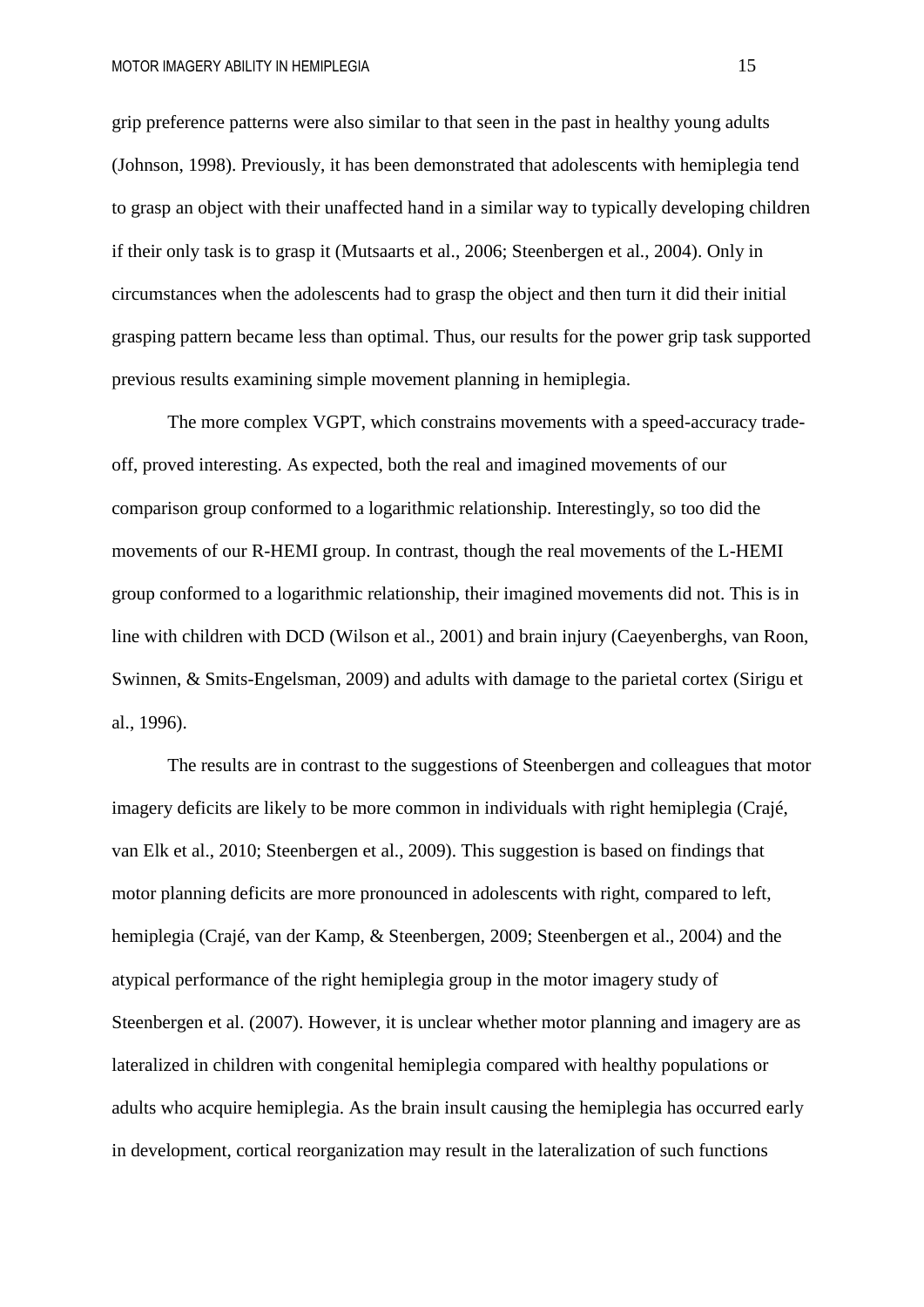becoming less clear. It has been demonstrated, for example, that cortical projection patterns in children with hemiplegia may reorganize and run in an ipsilateral or mixed pattern, rather than the typical contralateral pattern (Carr, Harrison, Evans, & Stephens, 1993). Further, research has shown that there can be a mismatch between the hemisphere sending motor commands and receiving sensory information as the movement unfolds – i.e. though the ipsilateral hemisphere may send the motor command, the afferent projection may still be directed to the contralateral hemisphere (Thickbroom, Byrnes, Archer, Nagarajan, & Mastaglia, 2001).

Although there were no deficits in motor imagery identified in the R-HEMI group in this study, we would not conclude that such deficits are not present in children with right hemiplegia. Our analysis of function level indicates that there was a link between function level and motor imagery performance (discussed below). However, we identified only one child in the R-HEMI group that was considered to have poor everyday functioning based on Vineland scores. Hence, the outcome of our R-HEMI group may have been different had more children in this group had lower levels of function.

The results of our analysis of function level were intriguing. As with children with DCD, the results here showed that children with low function were impaired in their ability to imagine complex movements with high spatio-temporal constraints. This suggests that the function level of a child with hemiplegia is an important factor to consider when examining motor imagery ability and may play a more significant role than side of hemiplegia alone. Why might a low level of function be related to poor motor imagery performance? Children with low function could have greater limitations in movement execution and these limitations may lead to a failure to properly develop internal representations of movement. That is, representing movements internally may be difficult for an individual who has always had great difficulty in executing movements. This possibility was dismissed as unlikely by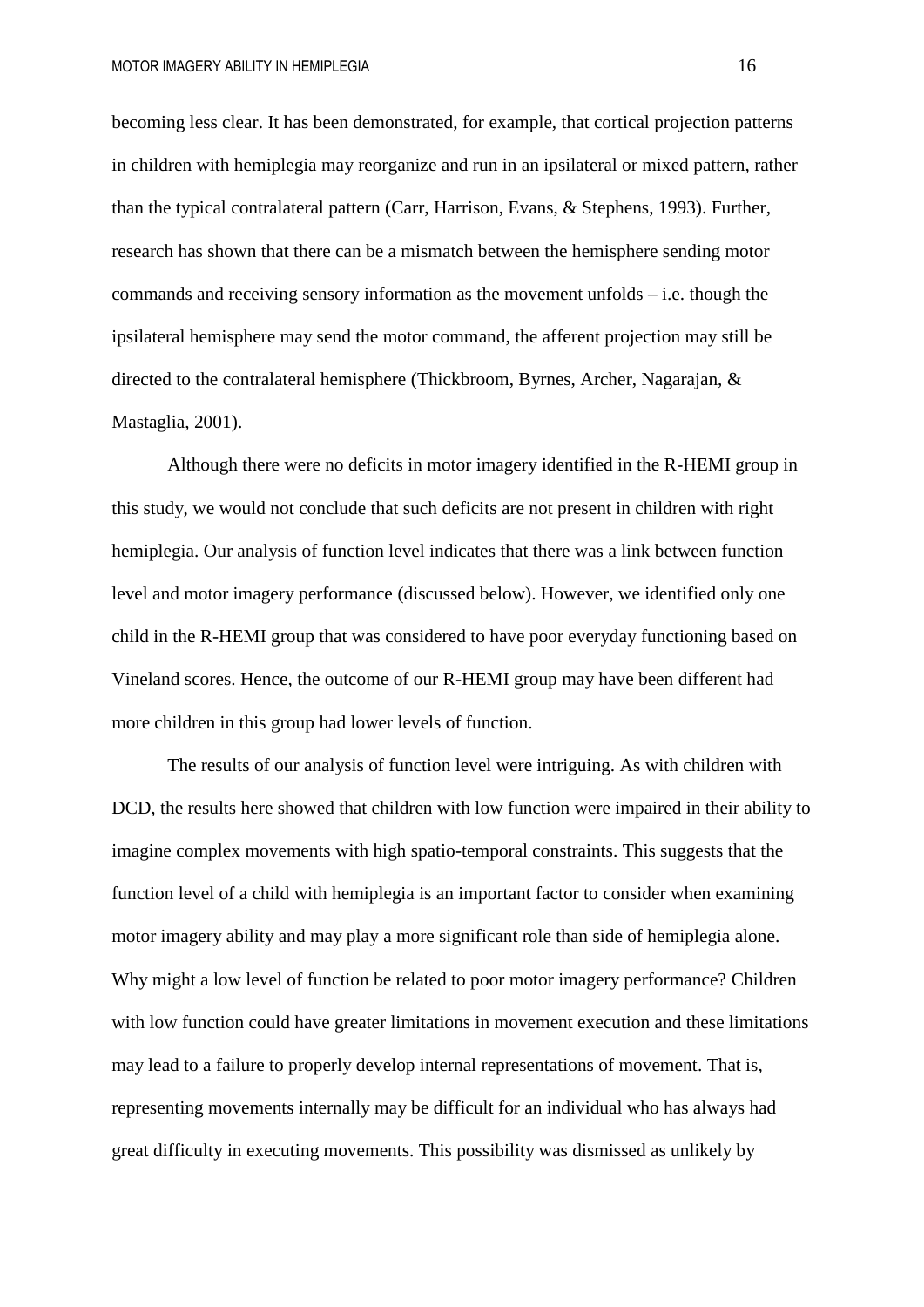Mutsaarts, Steenbergen and Bekkering (2006), as the execution difficulties of children with hemiplegia are primarily on one side of the body and their motor planning difficulties exist on both sides. However, we found a strong and significant correlation between unaffected hand function and performance on the VGPT in this study and as motor deficits also reported in the unaffected hand in some children (e.g. Dellatolas, Filho, Souza, Nunes, & Braga, 2005; Rönnqvist & Rösblad, 2007), this cannot be ruled out. An alternative possibility is that those classified as low function by their parents using the Vineland have suffered a greater level of neural damage, which has affected their functional abilities across a range of domains. In turn, this increased level of neural damage may have impacted upon their ability to form or maintain internal representations of movement. Unfortunately in this study, we did not have access to information about the severity or precise location of neural damage in our hemiplegia groups and our sample was not large enough to study the effect of patterns of brain abnormality on MI performance.

It should be noted that although we found no differences between our R-HEMI group and "left comparison" group on the grasping task, this analysis was limited by the fact that the comparison data was not a genuine left-hand group and was instead our right-hand comparison group data switched at critical angles to match the pattern expected of children using their left hand. Though the patterns of the two groups were closely matched, the results of this analysis should be treated with some caution.

Unlike the hand rotation tasks used previously, the tasks used here were more explicit measures of motor imagery and are not confounded by the possible use of a visual strategy. Our findings indicated that children with hemiplegia appear capable of performing simple motor imagery tasks at an age-appropriate level. However, when imagined movements become more complex, the motor imagery ability of some children with hemiplegia appears compromised. In the current study, it was children with left hemiplegia who were unable to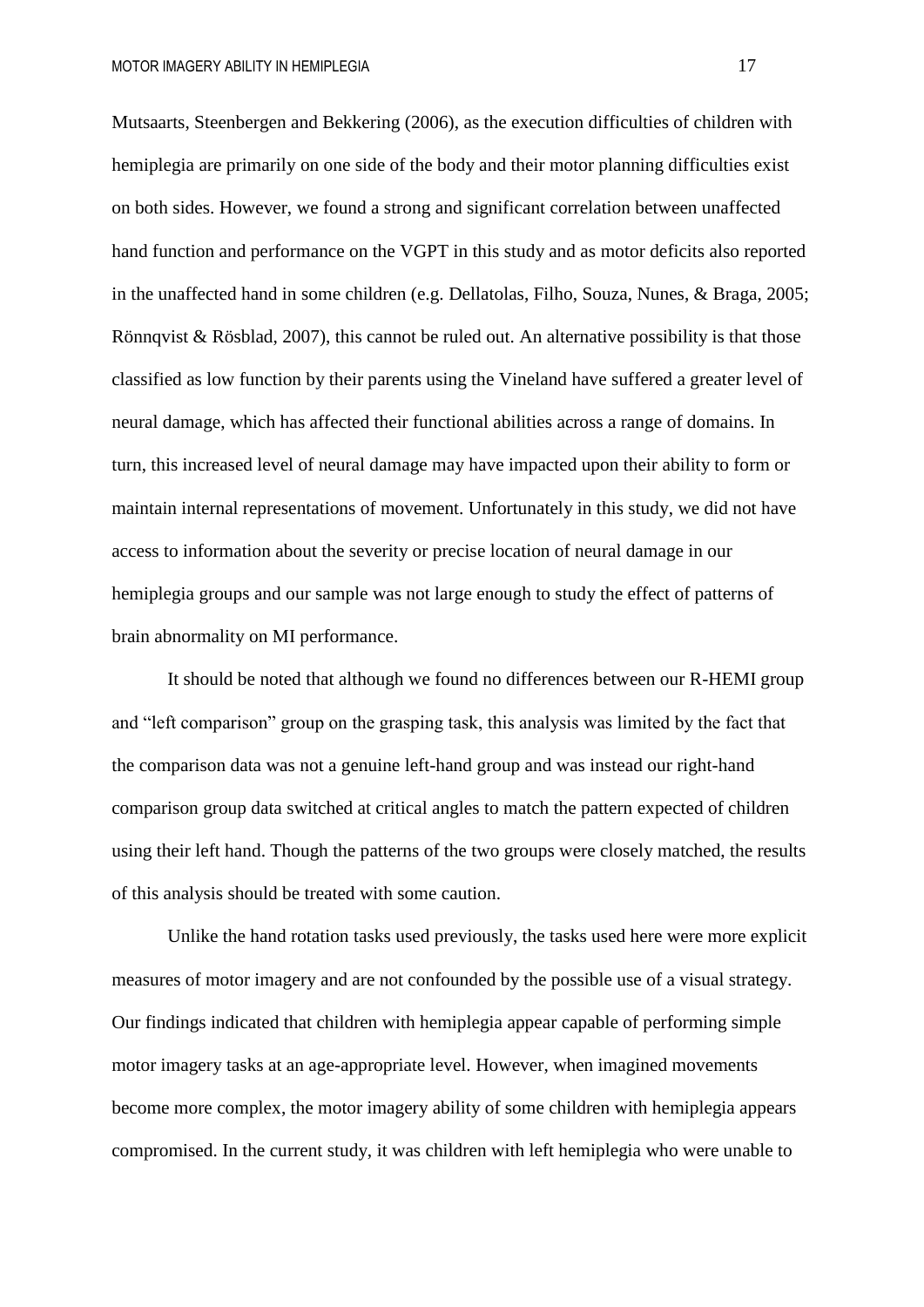accurately imagine complex movements. However, more detailed analysis showed that motor imagery ability was more likely linked to function level than side of hemiplegia. These results are promising for those interested in implementing motor imagery training programs to improve motor planning in children with hemiplegia, as they indicate that children with hemiplegia can in fact engage in (simple) motor imagery tasks. Still, the complexity of training tasks used may need to be tailored to the individual child based on function level, and possibly side of hemiplegia, to ensure engagement and appropriate training. Further research examining motor imagery of the affected hand in children with hemiplegia will allow a more thorough picture of motor imagery ability in this group to be formed.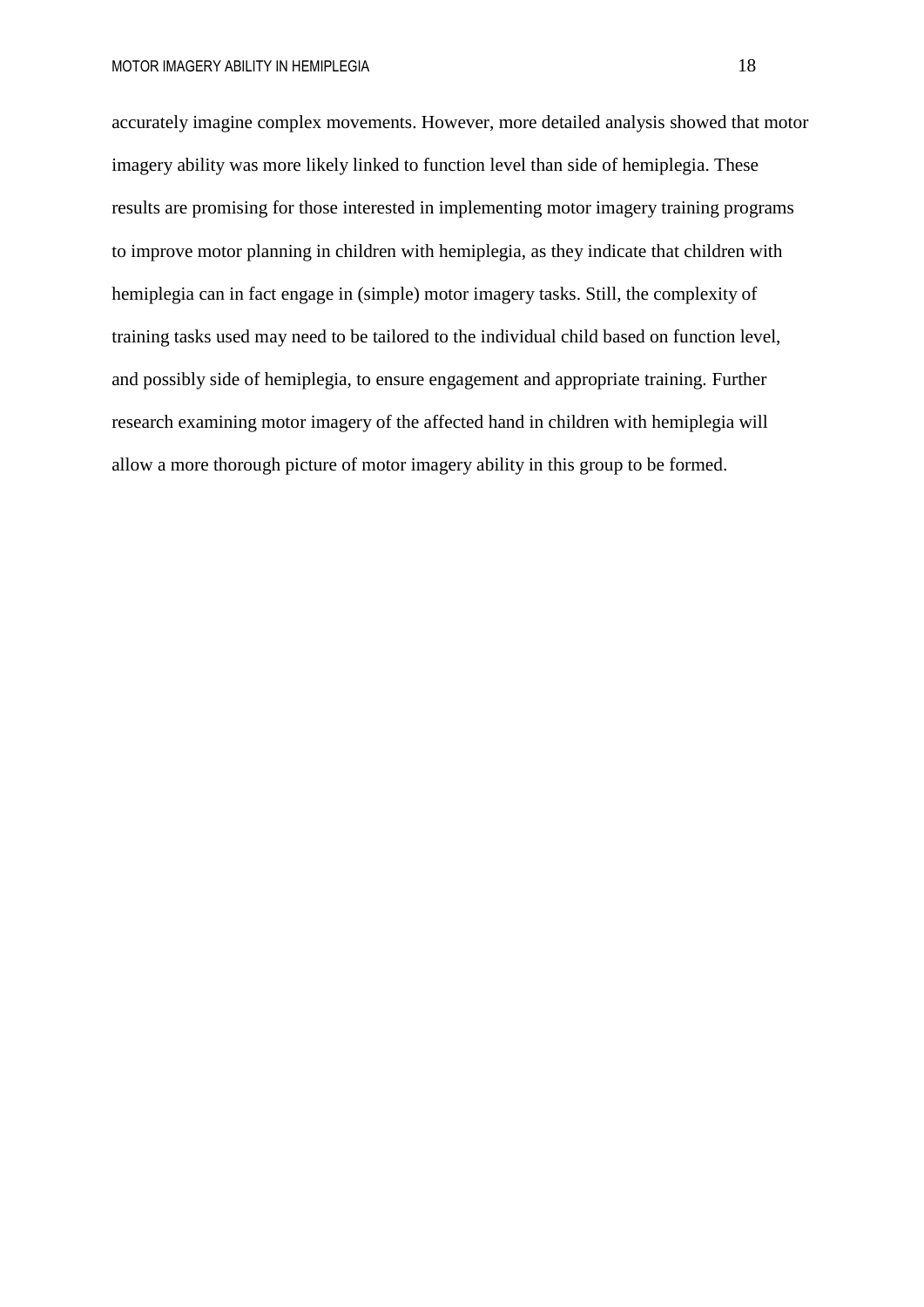#### **References**

- Caeyenberghs, K., Tsoupas, J., Wilson, P. H., & Smits-Engelsman, B. C. M. (2009). Motor imagery in primary school children. *Developmental Neuropsychology, 34*, 103-121.
- Caeyenberghs, K., van Roon, D., Swinnen, S. P., & Smits-Engelsman, B. C. M. (2009). Deficits in executed and imagined aiming performance in brain-injured children. *Brain and Cognition, 69*, 154-161.
- Carr, L. J., Harrison, L. M., Evans, A. L., & Stephens, J. A. (1993). Patterns of central motor reorganization in hemiplegic cerebral palsy. *Brain, 116*, 1223-1247.
- Cohen, J. (1988). *Statistical power analysis for the behavioral sciences* (2nd ed.). New Jersey: Lawrence Erlbaum.
- Conners, K. (2001). *Conners' Rating Scales - Revised*. Toronto, Canada: MHS.
- Crajé, C., Aarts, P., Nijhuis-van der Sanden, M., & Steenbergen, B. (2010). Action planning in typically and atypically developing children (unilateral cerebral palsy). *Research in Developmental Disabilities, 31*, 1039-1046.
- Crajé, C., van der Kamp, J., & Steenbergen, B. (2009). Visual information for action planning in left and right congenital hemiparesis. *Brain Research, 1261*, 54-64.
- Crajé, C., van Elk, M., Beeren, M., van Schie, H. T., Bekkering, H., & Steenbergen, B. (2010). Compromised motor planning and motor imagery in right hemiparetic cerebral palsy. *Research in Developmental Disabilities, doi:10.1016/j.ridd.2010.07.010*.
- de Lange, F. P., Hagoort, P., & Toni, I. (2005). Neural topography and content of movement representations. *Journal of Cognitive Neuroscience, 17*, 97-112.
- de Lange, F. P., Roelofs, K., & Toni, I. (2008). Motor imagery: A window into the mechanisms and alterations of the motor system. *Cortex, 44*, 494-506.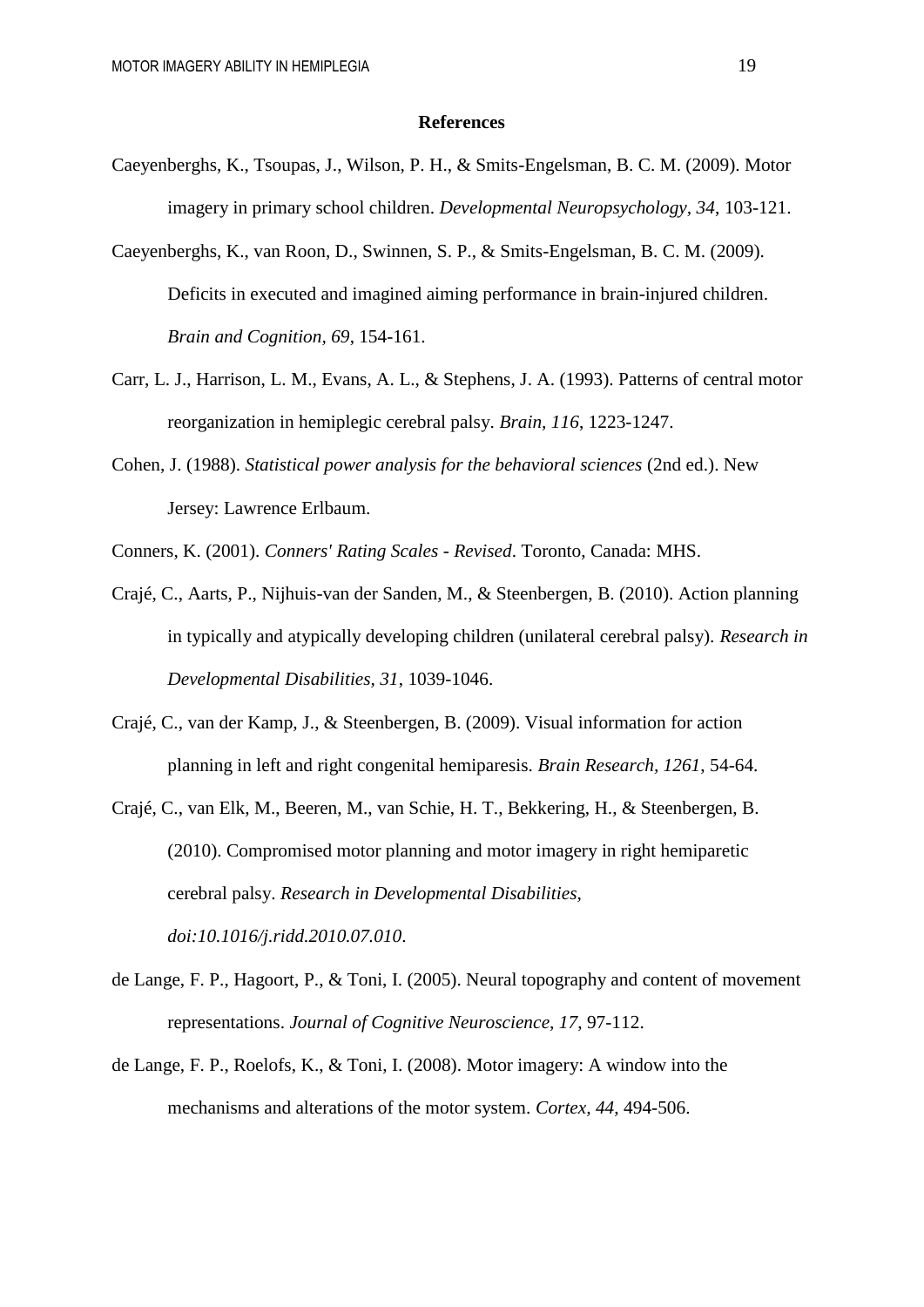- Dellatolas, G., Filho, G. N., Souza, L. g., Nunes, L. G., & Braga, L. W. (2005). Manual skill, hand skill asymmetry, and neuropsychological test performance in schoolchildren with spastic cerebral palsy. *Laterality: Asymmetries of Body, Brain and Cognition, 10*(2), 161 - 182.
- Fitts, P. M. (1954). The informed capacity of the human motor system in controlling the amplitude of movements. *Journal of Experimental Psychology, 47*, 381-391.
- Gabbard, C. (2009). Studying action representation in children via motor imagery. *Brain and Cognition, 71*, 234-239.
- Johnson, S. H. (1998). Cerebral organization of motor imagery: contralateral control of grip selection in mentally represented prehension. *Psychological Science, 9*, 219-222.
- Johnson, S. H. (2000). Thinking ahead: the case for motor imagery in prospective judgements of prehension. *Cognition, 74*, 33-70.
- Johnson, S. H., Sprehn, G., & Saykin, A. J. (2002). Intact motor imagery in chronic upper limb hemiplegics: Evidence for activity-independent action representations. *Journal of Cognitive Neuroscience, 14*, 841-852.
- Kosslyn, S. M., Digirolamo, G. J., Thompson, W. L., & Alpert, N. M. (1998). Mental rotation of objects versus hands: Neural mechanisms revealed by positron emission tomography. *Psychophysiology, 35*, 151-161.
- Lewis, M., Vance, A., Maruff, P., Wilson, P. H., & Cairney, S. (2008). Differences in motor imagery between children with developmental coordination disorder with and without attention deficit hyperactivity disorder, combined type. *Developmental Medicine & Child Neurology, 50*, 608-612.
- Maruff, P., Wilson, P. H., Trebilcock, M., & Currie, J. (1999). Abnormalities of imagined motor sequences in children with developmental coordination disorder. *Neuropsychologia, 37*, 1317-1324.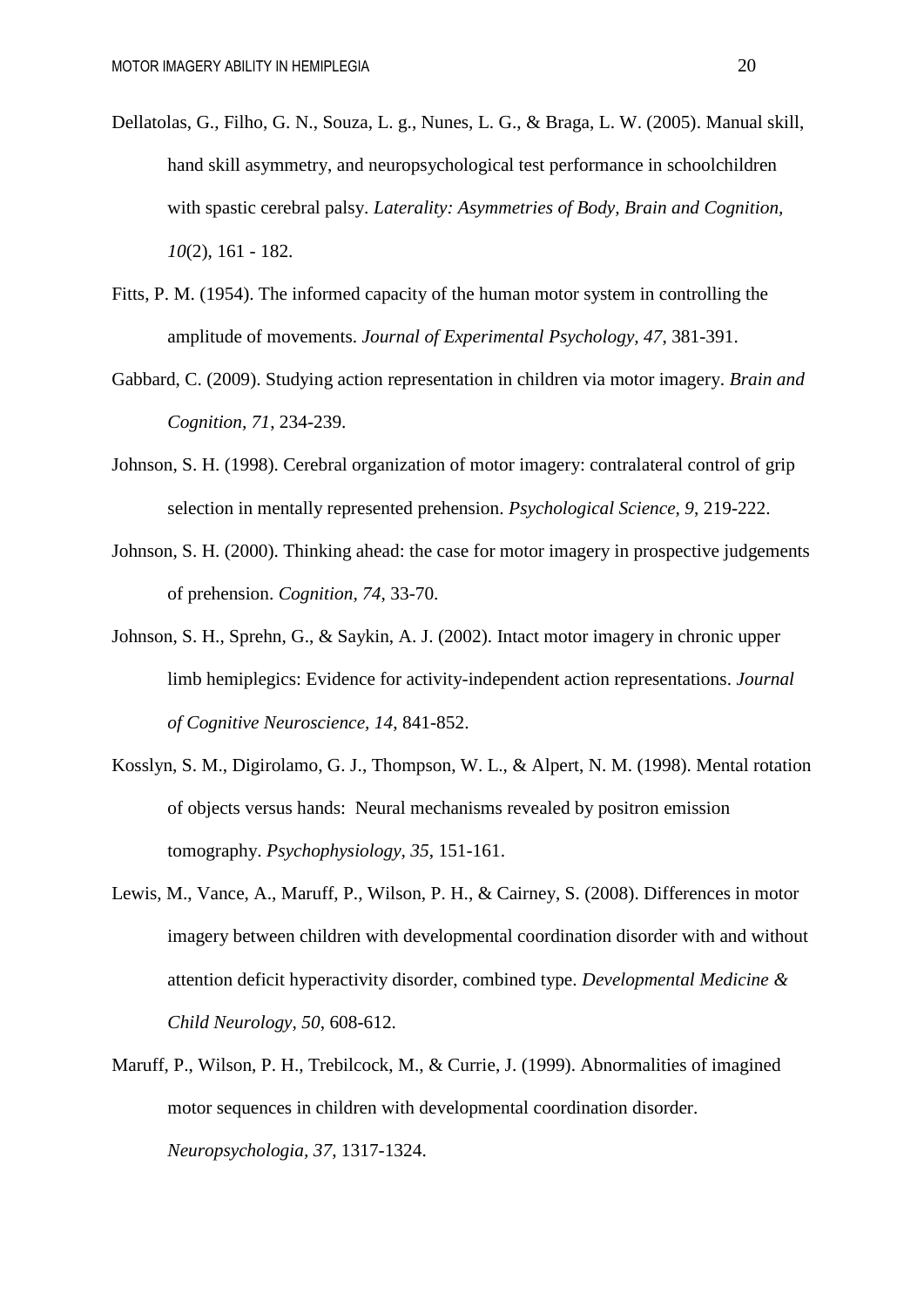- McCarron, L. T. (1997). *McCarron Assessment of Neuromuscular Development: Fine and Gross Motor Abilities.* (revised ed.). Dallas, TX: Common Market Press.
- Mutsaarts, M., Steenbergen, B., & Bekkering, H. (2005). Anticipatory planning of movement sequences in hemiparetic cerebral palsy. *Motor Control, 9*, 439-458.
- Mutsaarts, M., Steenbergen, B., & Bekkering, H. (2006). Anticipatory planning deficits and context effects in hemiparetic cerebral palsy. *Experimental Brain Research, 172*, 151- 162.
- Mutsaarts, M., Steenbergen, B., & Bekkering, H. (2007). Impaired motor imagery in right hemiparetic cerebral palsy. *Neuropsychologia, 45*, 853-859.
- Parsons, L. M. (1987). Imagined spatial transformations of one's hands and feet. *Cognitive Psychology, 19*, 178-241.
- Parsons, L. M., & Fox, P. T. (1998). The neural basis of implicit movements used in recognising hand shape. *Cognitive Neuropsychology, 15*, 583-615.
- Rönnqvist, L., & Rösblad, B. (2007). Kinematic analysis of unimanual reaching and grasping movements in children with hemiplegic cerebral palsy. *Clinical Biomechanics, 22*(2), 165-175.
- Sharma, N., Pomeroy, V. M., & Baron, J. C. (2006). Motor imagery: A backdoor to the motor system after stroke? *Stroke, 37*, 1941-1952.
- Sirigu, A., Duhamel, J. R., Cohen, L., Pillon, B., Dubois, B., & Agid, Y. (1996). The mental representation of hand movements after parietal cortex damage. *Science, 273*, 1564- 1568.
- Sparrow, S. S., Cicchetti, D. V., & Balla, D. A. (2005). *Vineland Adaptive Behavior Scales, 2nd edition.* Minnesota, USA: AGS Publishing.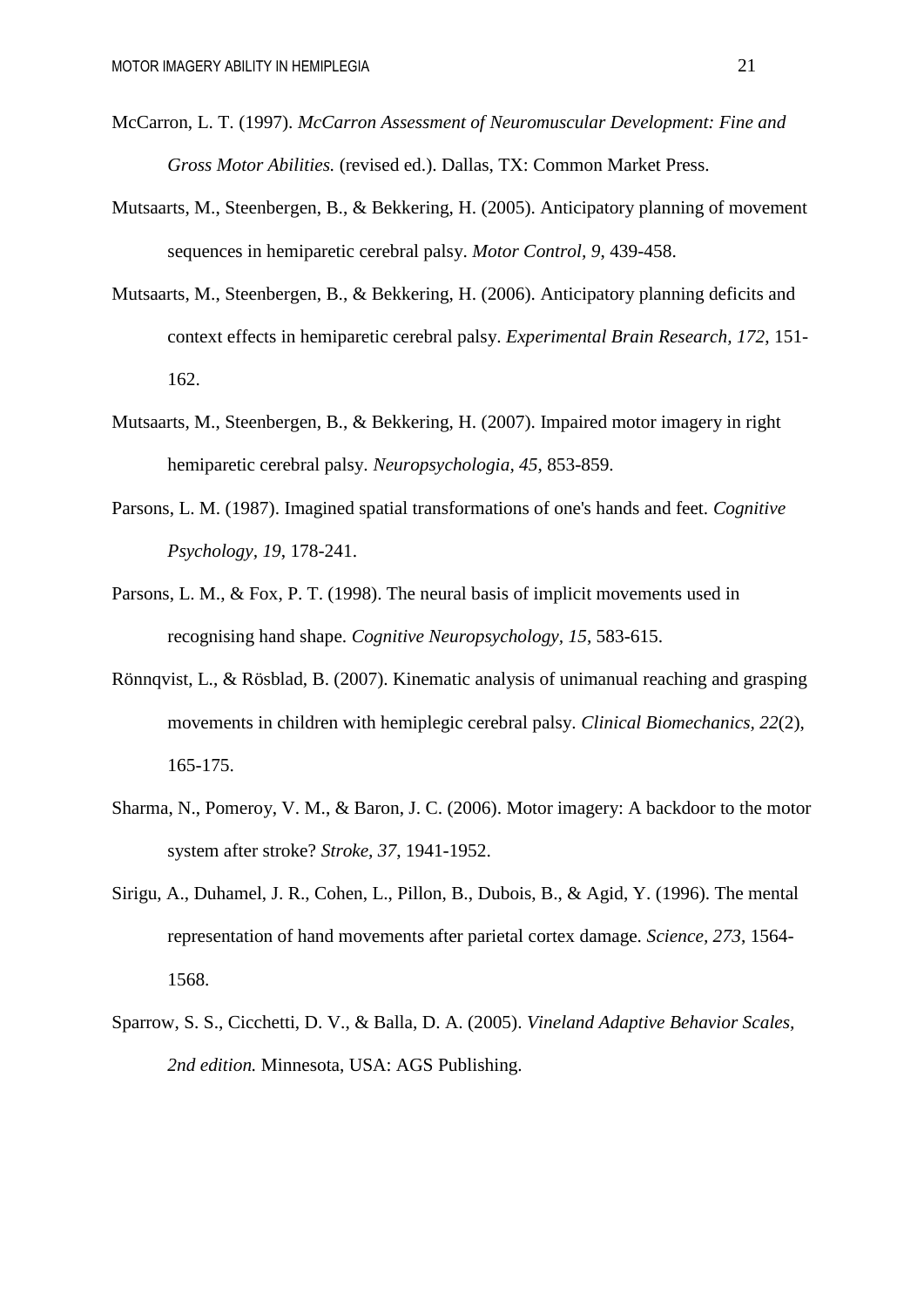- Steenbergen, B., Crajé, C., Nilsen, D. M., & Gordon, A. M. (2009). Motor imagery training in hemiplegic cerebral palsy: A potentially useful therapeutic tool for rehabilitation. *Developmental Medicine and Child Neurology, 51*, 690-696.
- Steenbergen, B., Meulenbroek, R. G. J., & Rosenbaum, D. A. (2004). Constraints on grip selection in hemiparetic cerebral palsy: effects of lesional side, end-point accuracy, and context. *Cognitive Brain Research, 19*, 145-159.
- Steenbergen, B., van Nimwegen, M., & Crajé, C. (2007). Solving a mental rotation task in congenital hemiparesis: Motor imagery versus visual imagery. *Neuropsychologia, 45*, 3324-3328.
- Thickbroom, G. W., Byrnes, M. L., Archer, S. A., Nagarajan, L., & Mastaglia, F. L. (2001). Differences in sensory and motor cortical organization following brain injury early in life. *Annals of Neurology, 49*(320-327).
- Wechsler, D. (1999). *Wechsler Abbreviated Scale of Intelligence Manual*. San Antonia, TX: Harcourt Assessment, Inc.
- Williams, J., Anderson, V., Reddihough, D. S., Reid, S. M., Vijayakumar, N., & Wilson, P. H. (in press). A comparison of motor imagery performance in children with spastic hemiplegia and developmental coordination disorder. *Journal of Clinical and Experimental Neuropsychology, Accepted 14/07/10*.
- Wilson, P. H., Maruff, P., Ives, S., & Currie, J. (2001). Abnormalities of motor and praxis imagery in children with DCD. *Human Movement Science, 20*, 135-159.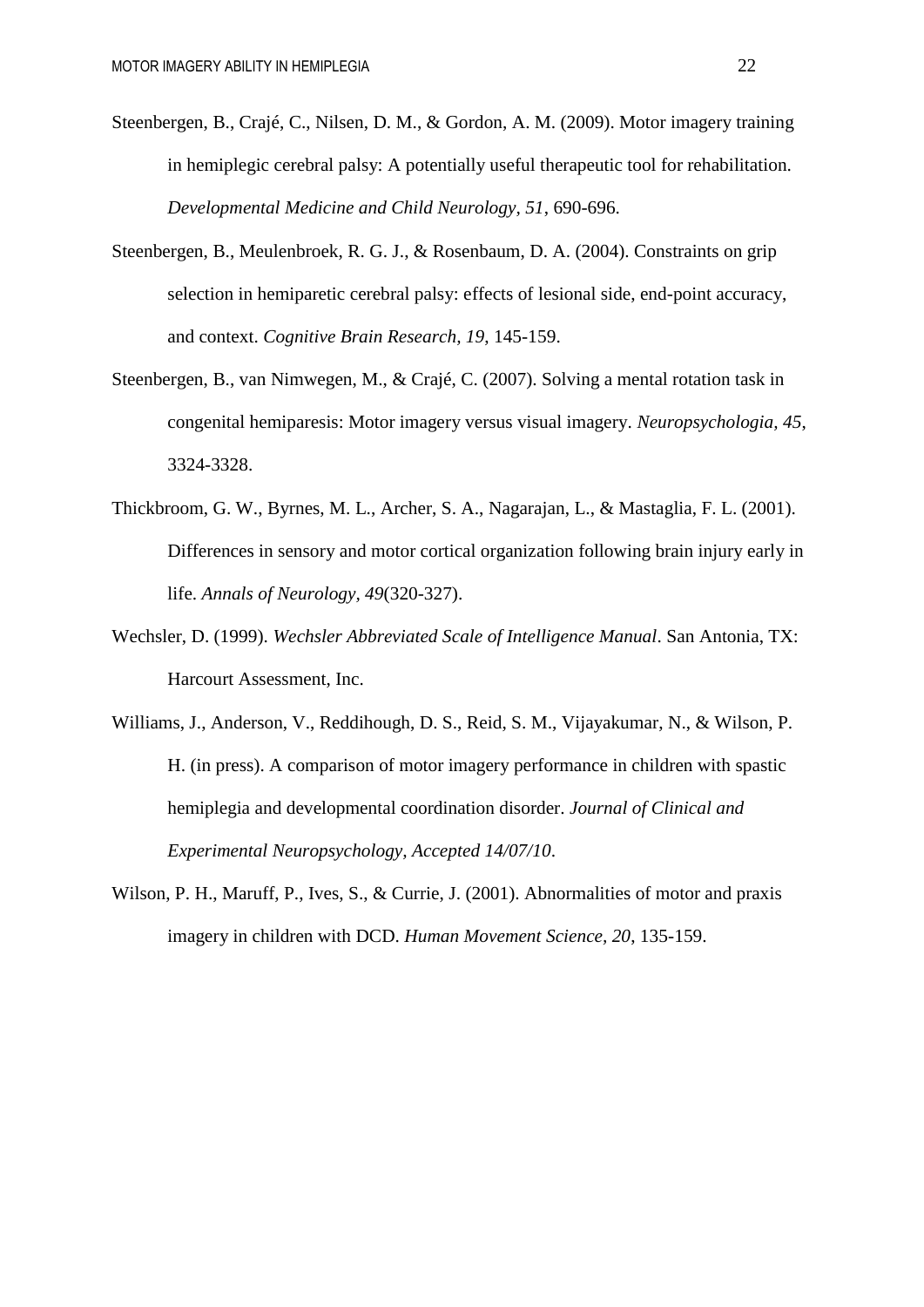# Table 1.

*Group descriptions.*

|                                  | R-HEMI           | L-HEMI   | Comparison |  |
|----------------------------------|------------------|----------|------------|--|
| Mean age in years (SD)           | 10.6(1.4)        | 9.7(1.2) | 9.8(1.0)   |  |
| Gender (% males)                 | 52.4             | 57.9     | 52.4       |  |
| Preterm birth (%)                | 57.9             | 37.5     |            |  |
| Likely pathology (%)             |                  |          |            |  |
| - $\operatorname{PWMI}$          | 38.1             | 26.3     |            |  |
| - Focal vascular                 | 28.6             | 21.1     |            |  |
| - Malformation                   | $\boldsymbol{0}$ | 10.5     |            |  |
| - Other                          | $\boldsymbol{0}$ | 5.3      |            |  |
| - Unknown                        | 33.3             | 36.8     |            |  |
| Estimated timing of insult       |                  |          |            |  |
| (% )                             |                  |          |            |  |
| $-1st$ trimester                 | $\boldsymbol{0}$ | 10.5     |            |  |
| - Late $2^{nd}$ / early $3^{rd}$ |                  |          |            |  |
| trimester                        | 52.4             | 36.8     |            |  |
| - Term / Perinatal               | 23.8             | 15.9     |            |  |
| - Postneonatal                   | $\boldsymbol{0}$ | 10.5     |            |  |
| - Unknown                        | 23.8             | 26.3     |            |  |

Note: *R-HEMI* = Right hemiplegia group; *L-HEMI* = Left hemiplegia group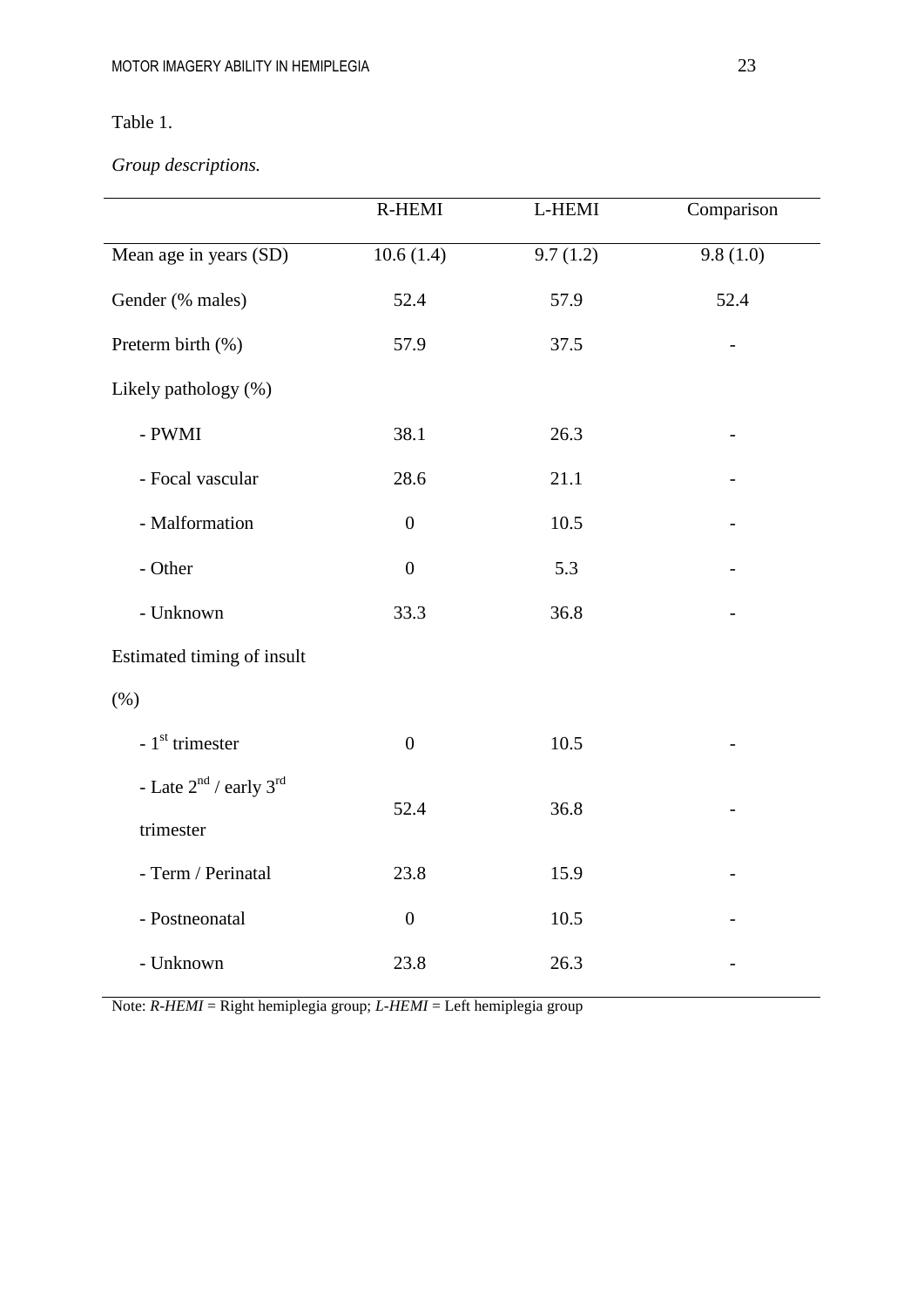# Table 2.

# *Group means (SD) for descriptive measures*

|                                    | $R$ -HEMI (N = 19)   | L-HEMI (N=16) | <i>Comparison</i> $(N = 21)$ | Post-hoc Comparison           |
|------------------------------------|----------------------|---------------|------------------------------|-------------------------------|
| Age                                | $10y$ 6mn $(1y 5mn)$ | 9y10mn(1y4mn) | $9y \, 9mn$ (1y 1mn)         |                               |
| <b>Estimated IQ</b>                | 94.50 (14.06)        | 96.64 (14.84) | 110.37 (12.37)               | a. $p = .003$ . b. $p = .017$ |
| <b>NDI</b>                         | 60.63(22.80)         | 61.87 (17.31) | 105.10(13.31)                | a. $p < .001$ . b. $p < .001$ |
| <b>ABC</b>                         | 98.64 (14.26)        | 94.60 (19.29) | 120.36(10.15)                | a. $p = .004$ . b. $p < .001$ |
| Low function $(n)$                 | 1                    | 6             | $\boldsymbol{0}$             |                               |
| Cognitive Problems/<br>Inattention | 50.81 (7.87)         | 51.81 (7.31)  | 48.13 (6.92)                 |                               |

Note: *R-HEMI* = Right hemiplegia group; *L-HEMI* = Left hemiplegia group; NDI = MAND Neuromuscular Development Index;

ABC = Vineland Adaptive Behavior Composite. a = R-HEMI v Comparison, b = L-HEMI v Comparison.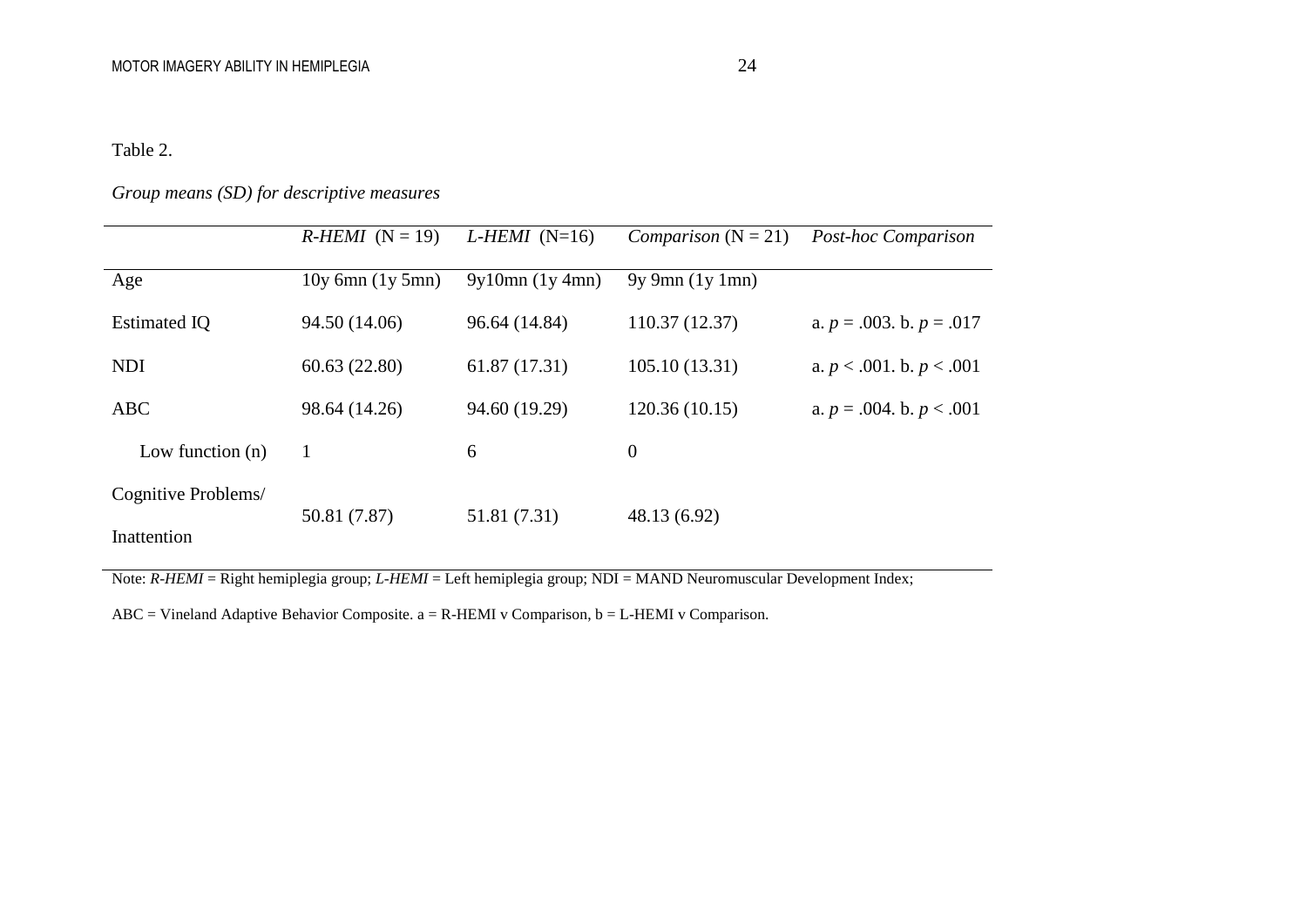# Table 3.

*Logarithmic model summary for the relationship between target width and movement duration*

| Group          | Condition | Logarithmic Equation | $R^2$ | $\boldsymbol{p}$ |
|----------------|-----------|----------------------|-------|------------------|
| Comparison     | Real      | $y = -0.88x + 6.1$   | .99   | .001             |
|                | Imagined  | $y = -0.64x + 6.1$   | .95   | .004             |
| R-HEMI         | Real      | $y = -0.79x + 7.2$   | .97   | .003             |
|                | Imagined  | $y = -0.27x + 5.4$   | .89   | .017             |
| L-HEMI         | Real      | $y = -1.08x + 7.6$   | .85   | .025             |
|                | Imagined  | $y = -0.44x + 5.8$   | .73   | .064             |
| <b>HEMI-TF</b> | Real      | $y = -0.81x + 7.1$   | .89   | .016             |
|                | Imagined  | $y = -0.35x + 5.5$   | .87   | .021             |
| <b>HEMI-LF</b> | Real      | $y = -1.12x + 8.2$   | .88   | .018             |
|                | Imagined  | $y = -0.35x + 6.0$   | .49   | .19              |

Note: R-HEMI = Right hemiplegia group; L-HEMI = Left hemiplegia group; HEMI-TF = Typically

functioning hemiplegia; HEMI-LF = Low functioning hemiplegia.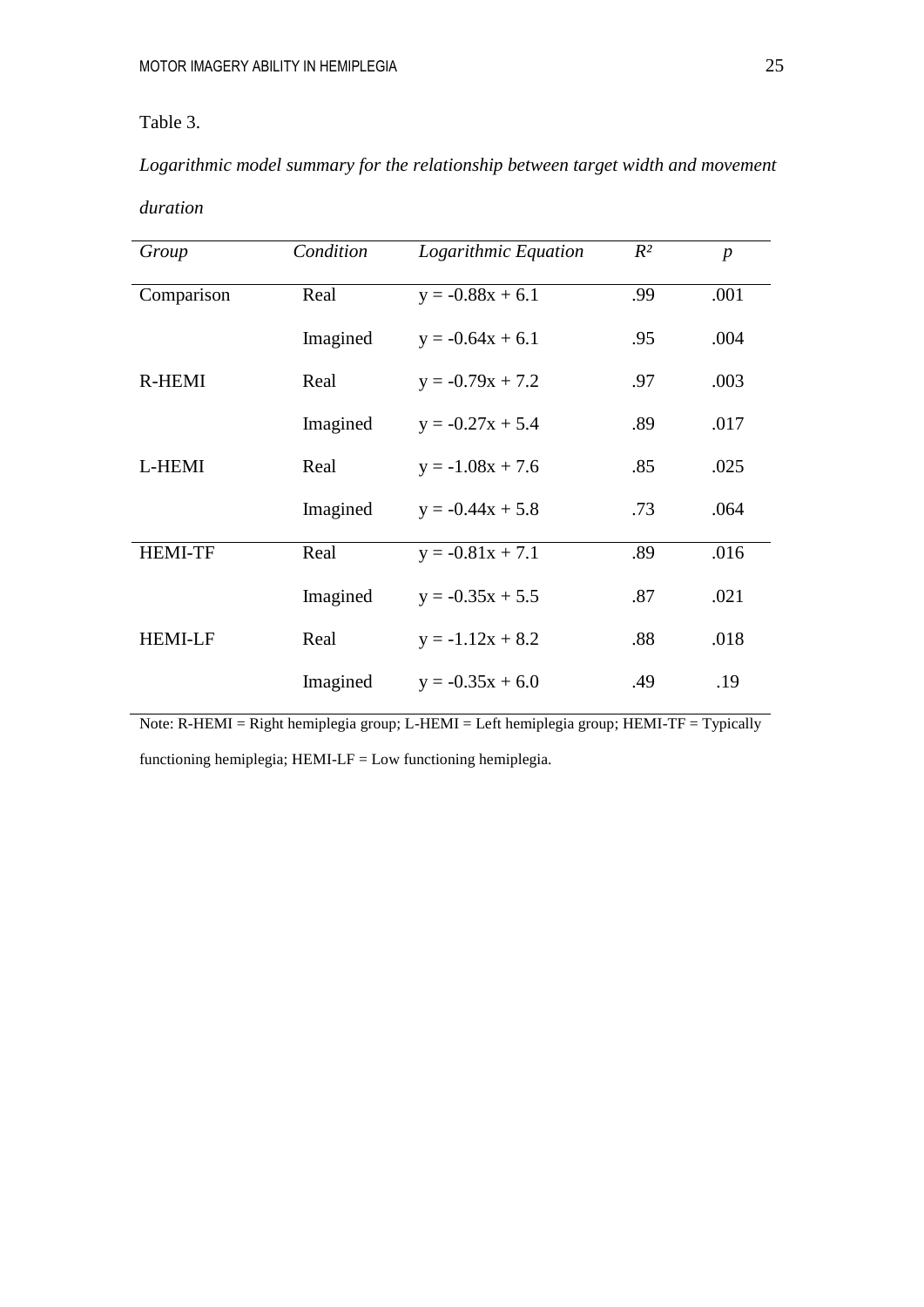

*Figure 1.* Visually Guided Pointing Task (VGPT) example.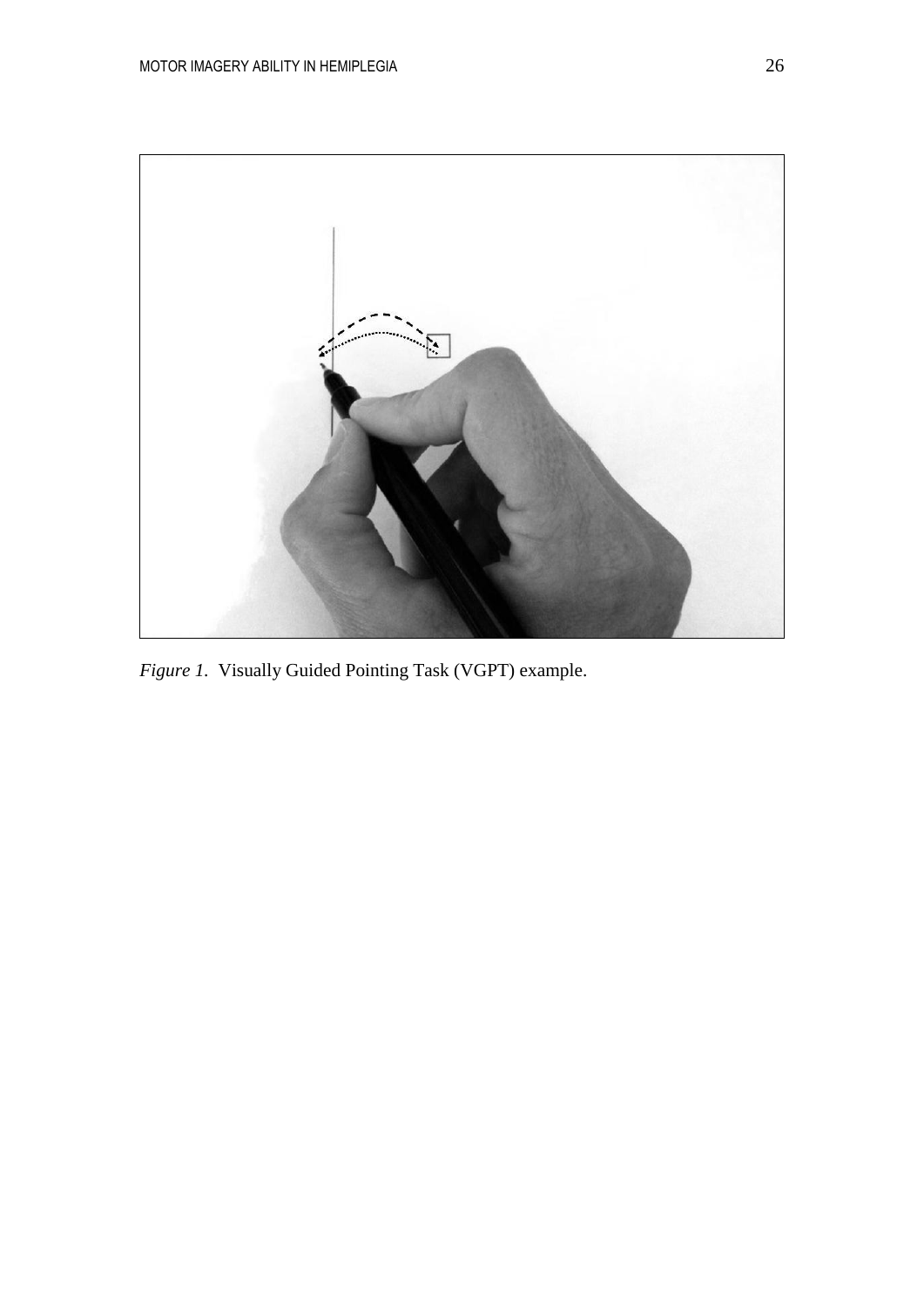

*Figure 2.* Probability of grasping the object with thumb on the tan end. Note: Lighter color end = tan end.